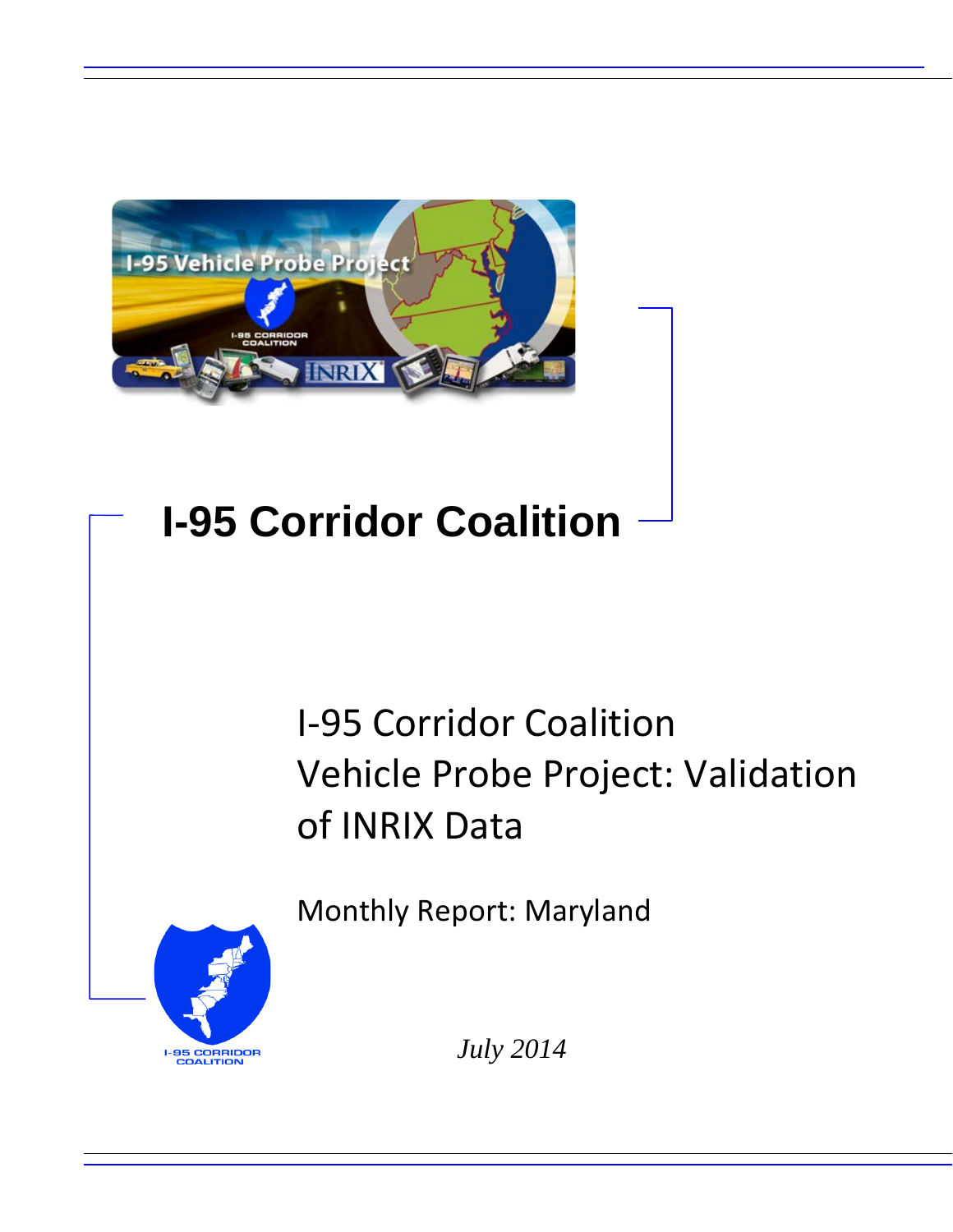# **I-95 CORRIDOR COALITION VEHICLE PROBE PROJECT VALIDATION OF INRIX DATA JULY 2014**

# *Monthly Report*

*Prepared for:*

I-95 Corridor Coalition

*Sponsored by:*

I-95 Corridor Coalition

*Prepared by:*

Ali Haghani, Masoud Hamedi, Xuechi Zhang, Kiana Roshan Zamir, Arezoo Samimi Abianeh

University of Maryland, College Park

*Acknowledgements:*

The research team would like to express its gratitude for the assistance it received from the state highway officials in Maryland during the course of this study. Their effort was instrumental during the data collection phase of the project. This report would not have been completed without their help.

*July 2014*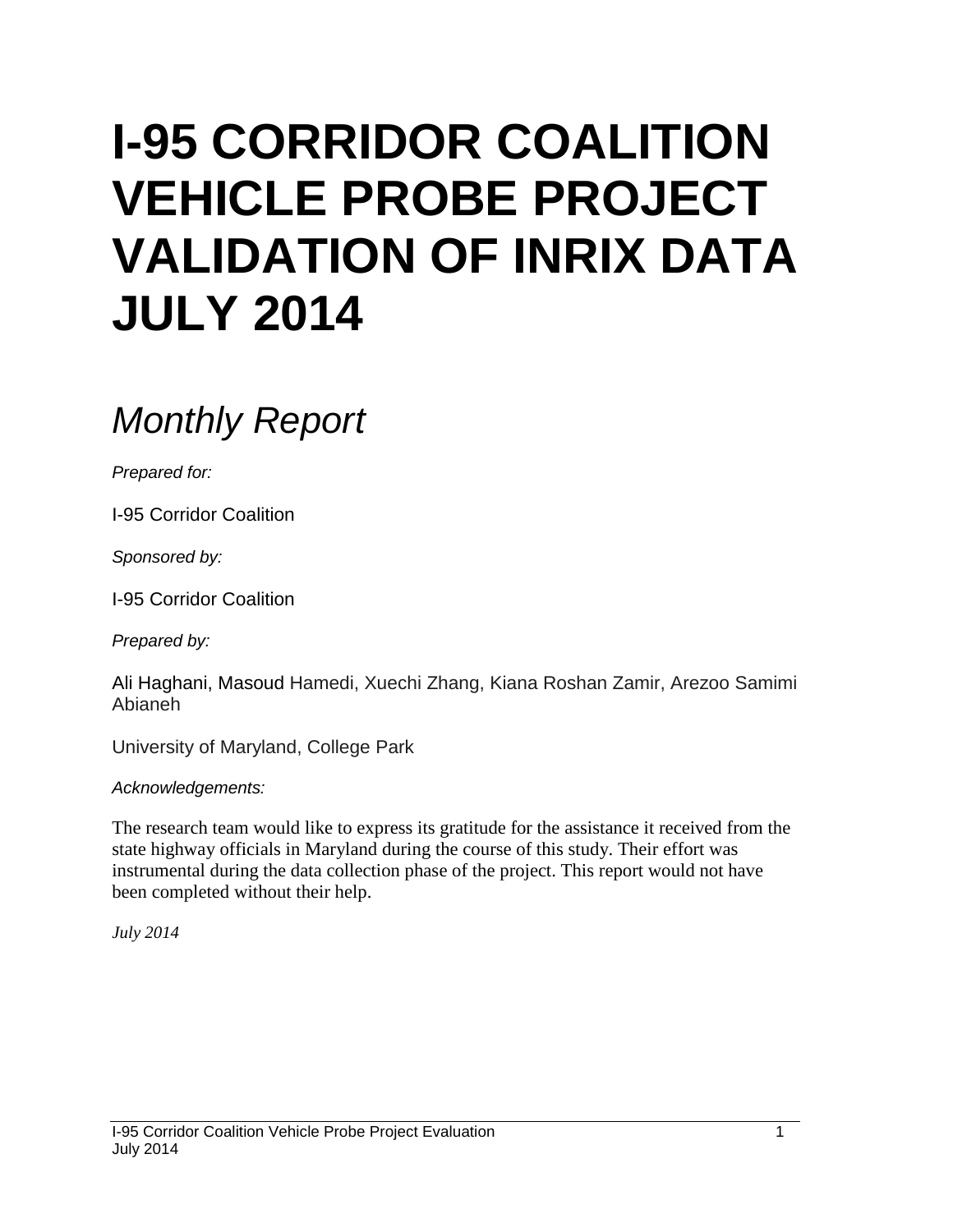## **Evaluation Results for the State of Maryland**

## *Executive Summary*

The data from the Vehicle Probe Project is validated using Bluetooth<sup>TM</sup> Traffic Monitoring (BTM) technology on a near monthly basis. BTM sensors were deployed at the beginning and ending points of 14 segments of the MD-140 corridor for both directions. The Bluetooth sensor deployment covers the range from Fallstaff Rd to MD-27/Manchester Rd along MD-140. Travel time data was collected for both directions along the arterial, between June 5 and June 17, 2014. The dataset collected represents approximately 2,399 hours of observations along 14 arterial segments, totaling approximately 32 miles. The number of effective fiveminute travel time samples observed was 28,787 in total.

ES Table 1 summarizes the results of the comparison between the BTM reference and the INRIX data for arterial segments during the above time periods. As shown, the average absolute speed error (AASE) were within specification in all speed bins. Speed Error Bias (SEB) were within specification in all speed bins except for the 0-15 MPH category.

|                  | <b>ES Table 1 - Maryland Evaluation Summary for Arterials</b> |                         |                                    |                         |                                       |                                |
|------------------|---------------------------------------------------------------|-------------------------|------------------------------------|-------------------------|---------------------------------------|--------------------------------|
|                  | <b>Absolute Speed Error</b><br>(<10mph)                       |                         | <b>Speed Error Bias</b><br>(<5mph) |                         |                                       |                                |
| <b>Speed Bin</b> | Comparison<br>with SEM<br>Band                                | Comparison<br>with Mean | Comparison<br>with SEM<br>Band     | Comparison<br>with Mean | Number<br>of $5$<br>Minute<br>Samples | Hours of<br>Data<br>Collection |
| 0-30 MPH         | 6.5                                                           | 10.3                    | 6.4                                | 10.2                    | 1010.0                                | 84.2                           |
| 30-45 MPH        | 2.2                                                           | 5.4                     | 2.0                                | 4.5                     | 4566.0                                | 380.5                          |
| 45-60 MPH        | 1.3                                                           | 4.4                     | $-0.1$                             | $-1.0$                  | 7167.0                                | 597.3                          |
| $>60$ MPH        | 3.0                                                           | 7.0                     | $-1.9$                             | $-3.8$                  | 16044.0                               | 1337.0                         |
| All Speeds       | 2.6                                                           | 6.2                     | $-0.6$                             | $-1.3$                  | 28787                                 | 2398.9                         |
|                  |                                                               |                         |                                    |                         |                                       |                                |

Based upon data collected from June 5, 2014 through June 17, 2014 across 32.05 miles of roadway.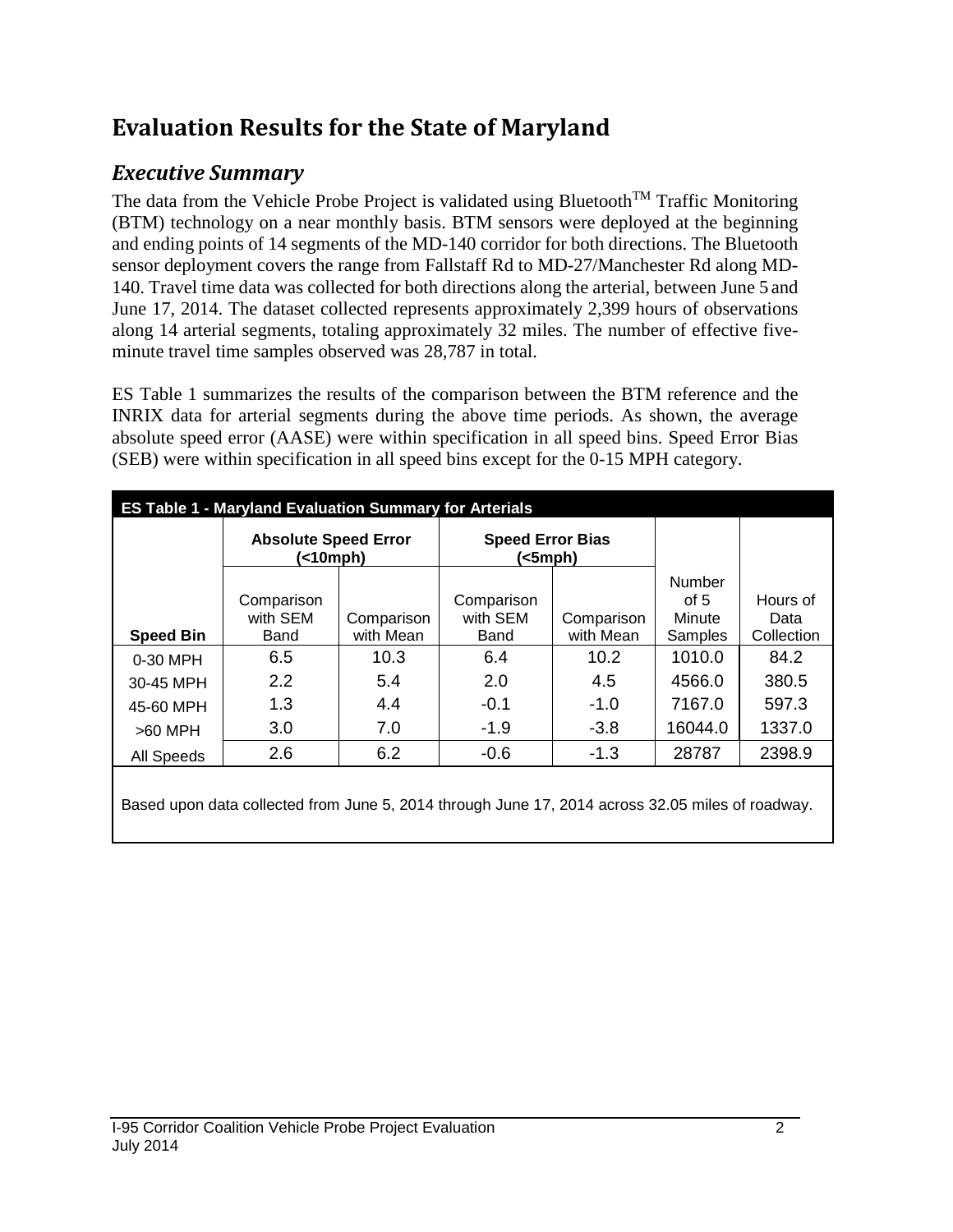### *Data Collection*

The data from the Vehicle Probe Project is validated using Bluetooth<sup>TM</sup> Traffic Monitoring (BTM) technology on a near monthly basis. BTM sensors were deployed on the beginning and ending points of 14 different segments along the MD-140 arterials corridor. The Bluetooth sensor deployment covers the range from Fallstaff Rd to MD-27/Manchester Rd along MD-140. Travel time data was collected for both directions along the arterial. The data was collected between June 5 and June 17, 2014 with the assistance of Maryland Department of Transportation (MDOT) personnel. Segment locations were chosen with a high-likelihood of observing recurrent and non-recurrent congestions during peak or off-peak periods.

Figure 1 presents snapshots of the placement of sensors for the collection of data on the MD-140 corridor in Maryland. Red segments represent arterial segments selected for analysis.



**Figure 1** –– Locations of segments selected for analysis on MD-140 in Maryland

#### **TMC segments selected for validation in Maryland**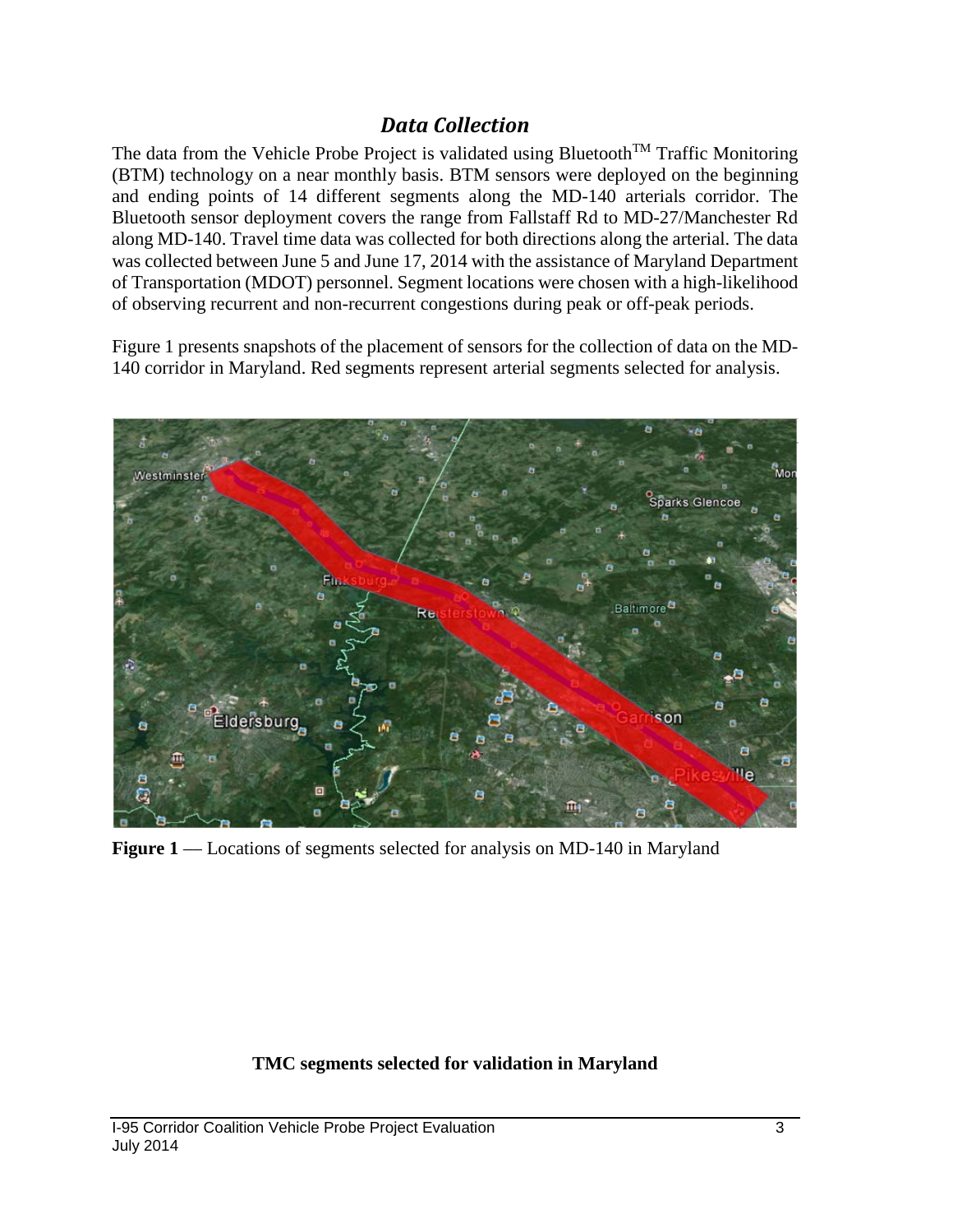Table 1 presents a list of data collection segments from Maryland. In total, these segments cover a length of 32.05 arterial miles. Data collection segments are comprised of one or more Traffic Message Channel (TMC) base segments, such that total length of the data collection segment is one mile long or greater on the arterial. When appropriate, consecutive TMC segments are combined to form a data collection segment longer than one mile. The results of the validation performed on 14 arterial segments for both directions are included in this report. Table 1 contains the summary information on each data collection segments. The latitude/longitude coordinates of the locations at which the Bluetooth sensors were deployed throughout the state of Maryland are provided in Table 1 as well as an active map link to view the data collection segment in detail. Click on the map link to see a detailed map for the respective data collection segment. It should be noted that the configuration of test segments is often such that the endpoint of one segment coincides with the start point of the next segment, so that one Bluetooth sensor covers both data collection segments.

Table 1 also provides data on the precise length of the TMCs comprising the test segment as compared to the measured length between Bluetooth<sup>TM</sup> Traffic Monitoring (BTM) sensors placed on the roadway. Details of the algorithm used to estimate equivalent path travel times based on INRIX data feeds for individual data collection segments are provided in a separate report. This algorithm finds an equivalent INRIX travel time (and therefore travel speed) corresponding to each sample BTM travel time observation on the test segment of interest.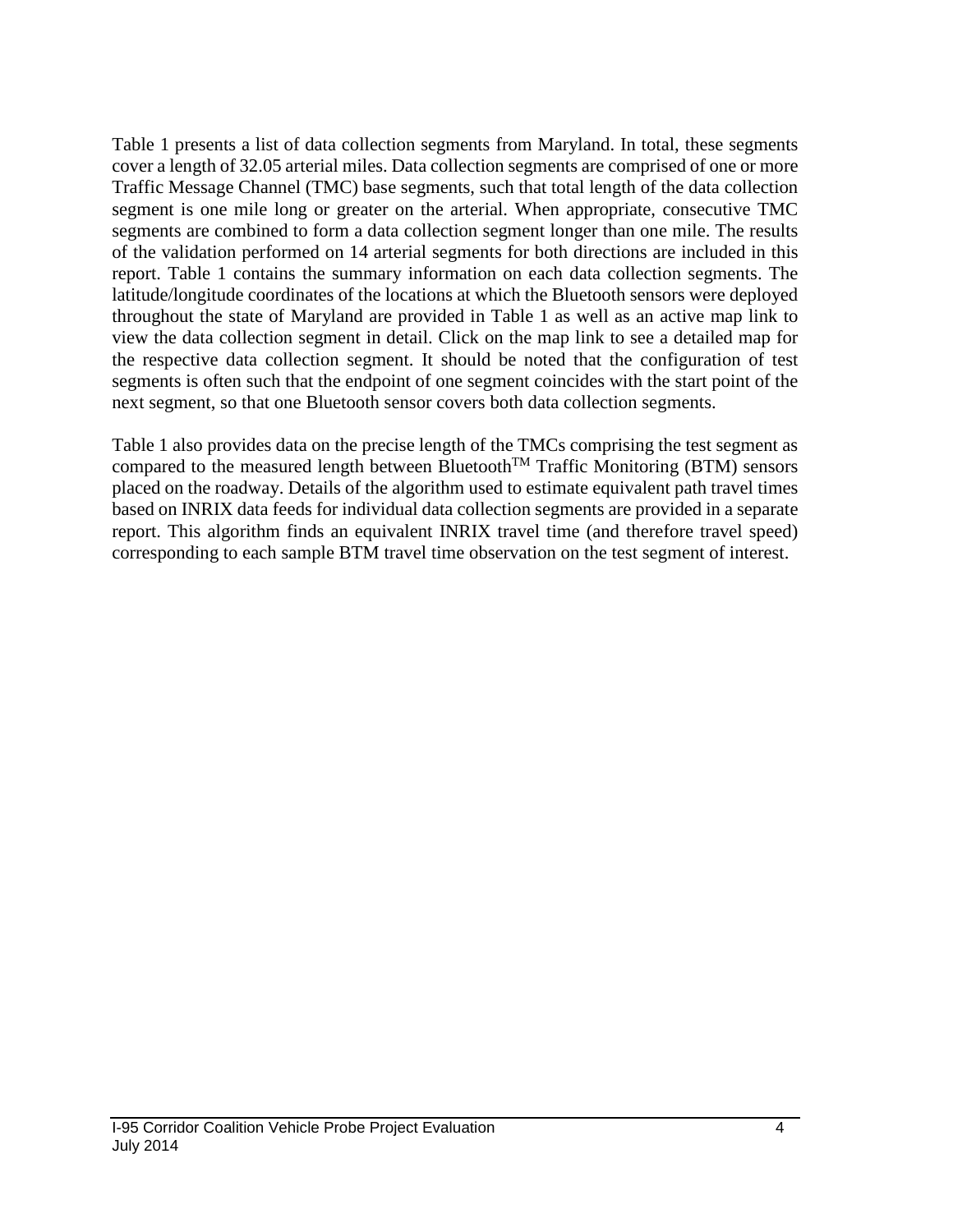| <b>SEGMENT</b> | <b>GEOMETRIC DESCRIPTION</b>                                           |                  |             |                |                    |                          | <b>TMC CODES</b> |                |              | <b>Bluetooth Data</b>                          |
|----------------|------------------------------------------------------------------------|------------------|-------------|----------------|--------------------|--------------------------|------------------|----------------|--------------|------------------------------------------------|
| (Map Link)     | Crossroads                                                             | Lanes            | <b>AADT</b> | Signals        |                    |                          |                  |                | Sensor       |                                                |
|                | Starting at                                                            | Min              | Min         | $\#$           | # Access<br>Points | Median<br><b>Barrier</b> | <b>Begin</b>     | Length         | Begin        | Length                                         |
|                | Ending at                                                              | Max              | Max         | Density        | Speed<br>Limit     | Major<br>junctions       | End              | $\#$           | End          | % Diff                                         |
|                |                                                                        |                  |             |                |                    |                          |                  |                |              | All Lengths in Miles / Speeds in<br><b>MPH</b> |
|                | MD-140 Westbound, Arterial Roadway in Maryland known as Reistertown Rd |                  |             |                |                    |                          |                  |                |              |                                                |
| MD08-01        | Fallstaff Rd                                                           | $\overline{2}$   | 26750       | $\overline{4}$ | 16                 | NO                       | 110+04974        | 0.61           | A            | 0.61                                           |
|                | Milford Mill Rd/Slade Ave                                              | $\overline{2}$   | 26750       | 6.6            | 30                 | N <sub>O</sub>           | 110P04974        | 2              | B            | 0.001978                                       |
|                | Milford Mill Rd/Slade Ave                                              | $\overline{2}$   | 26750       | 6              | 10                 | NO                       | 110+04975        | 0.86           | B            | 0.83                                           |
| MD08-02        | Old Court Rd                                                           | $\overline{c}$   | 26750       | 7.0            | 30                 | N <sub>O</sub>           | 110P04976        | 3              | ${\bf C}$    | 0.0293204                                      |
|                | Old Court Rd                                                           | $\overline{2}$   | 40810       | $\mathfrak{Z}$ | 13                 | NO                       | 110+04977        | 0.62           | $\mathsf{C}$ | 0.63                                           |
| MD08-03        | $I-695$                                                                | 3                | 43660       | 4.8            | 30                 | <b>YES</b>               | 110P04977        | $\overline{2}$ | D            | $-0.0126354$                                   |
|                | $I-695$                                                                | 3                | 43660       | 3              | 16                 | $\rm NO$                 | 110+04978        | 1.13           | D            | 1.16                                           |
| <b>MD08-04</b> | Craddocks Ln/McDonogh Rd                                               | 3                | 43660       | 2.7            | 40                 | $\rm NO$                 | 110+04978        | 1              | E            | $-0.0302054$                                   |
|                | Painters Mill Rd                                                       | 2                | 37120       | 5              | 17                 | NO                       | 110+04982        | 1.77           | ${\bf G}$    | 1.78                                           |
| MD08-07        | Gwynnbrook Ave                                                         | $\overline{2}$   | 37120       | 2.8            | 40                 | <b>YES</b>               | 110+04984        | $\overline{4}$ | H            | $-0.003686$                                    |
|                | Gwynnbrook Ave                                                         | 2                | 33030       | $\overline{4}$ | 21                 | $\rm NO$                 | 110+04985        | 1.29           | $\, {\rm H}$ | 1.33                                           |
| <b>MD08-08</b> | Cherry Hill Rd/Franklin Blvd                                           | $\boldsymbol{2}$ | 33030       | 3.1            | 40                 | $\rm NO$                 | 110+04985        | $\mathbf{1}$   | Ι            | $-0.0308176$                                   |
|                | Cherry Hill Rd/Franklin Blvd                                           | $\overline{2}$   | 19110       | $\mathfrak{Z}$ | 14                 | NO                       | 110+06272        | 0.64           | $\mathbf{I}$ | 0.64                                           |
| MD08-09        | Walgrove Rd                                                            | $\overline{2}$   | 19110       | 4.7            | 40                 | NO                       | 110+06272        | 1              | J            | 0.0067388                                      |
|                | Walgrove Rd                                                            | $\mathbf{1}$     | 19110       | $\overline{2}$ | 10                 | NO                       | 110+06273        | 0.49           | J            | 0.50                                           |
| MD08-10        | Glyndon Dr                                                             | 2                | 19110       | 4.1            | 30                 | NO                       | 110+06274        | 3              | K            | $-0.0123611$                                   |
|                | Glyndon Dr                                                             | -1               | 19110       | $\overline{2}$ | $\overline{4}$     | NO                       | 110+06275        | 0.50           | K            | 0.51                                           |
| MD08-11        | Chatsworth Ave                                                         | $\mathbf{1}$     | 19110       | 4.0            | 30                 | NO                       | 110+06275        | $\mathbf{1}$   | L            | $-0.0212752$                                   |

**Table 1 Segments selected for validation in Maryland**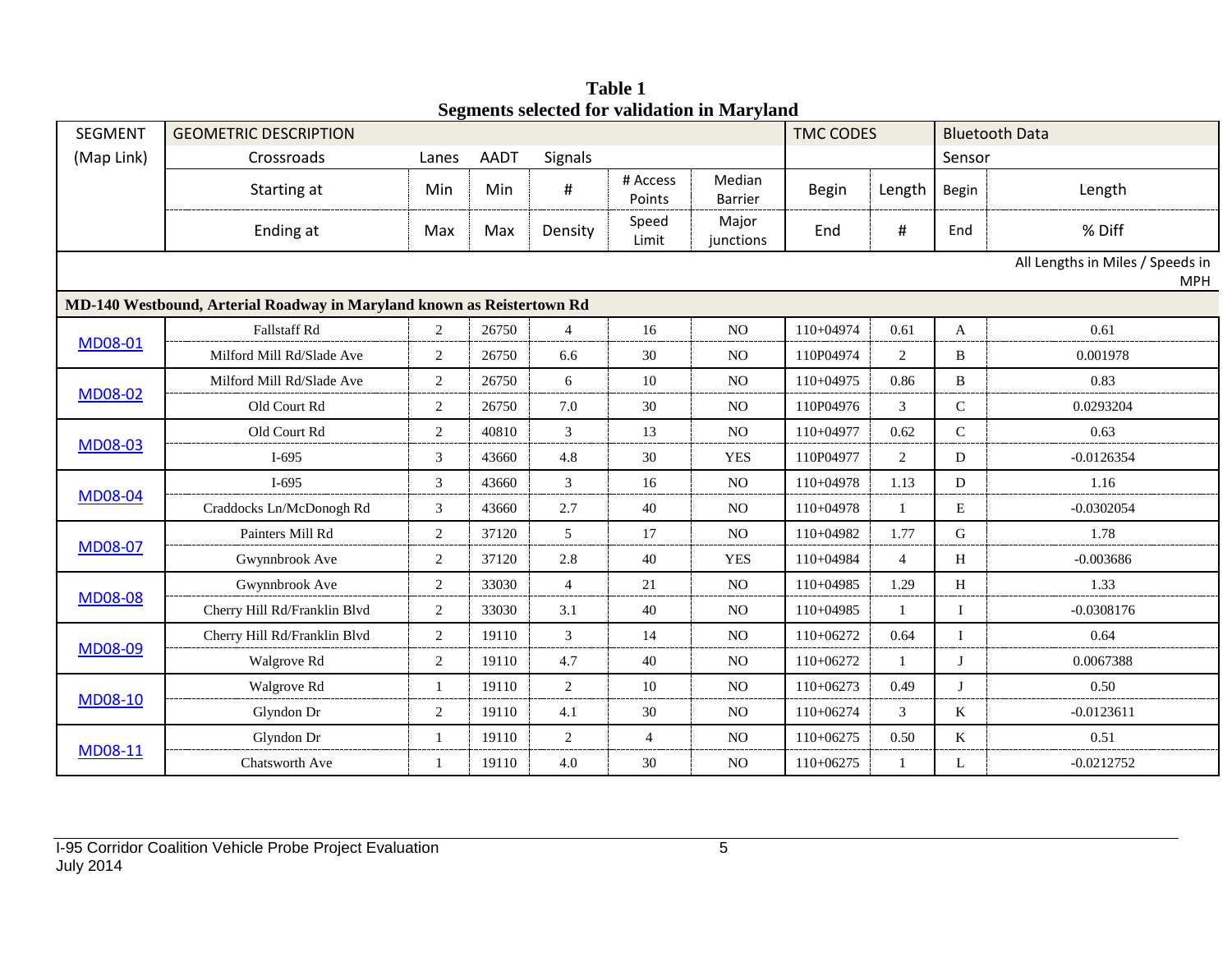| <b>SEGMENT</b> | <b>GEOMETRIC DESCRIPTION</b>                                           |                |             |                |                    |                    | <b>TMC CODES</b> |        |                | <b>Bluetooth Data</b>                          |
|----------------|------------------------------------------------------------------------|----------------|-------------|----------------|--------------------|--------------------|------------------|--------|----------------|------------------------------------------------|
| (Map Link)     | Crossroads                                                             | Lanes          | <b>AADT</b> | Signals        |                    |                    |                  |        | Sensor         |                                                |
|                | Starting at                                                            | Min            | Min         | $\sharp$       | # Access<br>Points | Median<br>Barrier  | <b>Begin</b>     | Length | Begin          | Length                                         |
|                | Ending at                                                              | Max            | Max         | Density        | Speed<br>Limit     | Major<br>junctions | End              | #      | End            | % Diff                                         |
|                |                                                                        |                |             |                |                    |                    |                  |        |                | All Lengths in Miles / Speeds in<br><b>MPH</b> |
|                | MD-140 Westbound, Arterial Roadway in Maryland known as Reistertown Rd |                |             |                |                    |                    |                  |        |                |                                                |
|                | Chatsworth Ave                                                         |                | 19110       | 2              | 10                 | NO.                | 110+06276        | 0.77   | L              | 0.76                                           |
| <b>MD08-12</b> | MD-795                                                                 | 2              | 19110       | 2.6            | 40                 | <b>YES</b>         | $110+09796$      | 5      | M              | 0.0076557                                      |
|                | MD-140 Westbound, Arterial Roadway in Maryland known as Baltimore Blvd |                |             |                |                    |                    |                  |        |                |                                                |
|                | MD-795                                                                 | 2              | 52930       | $\overline{c}$ | $\mathbf{1}$       | <b>YES</b>         | 110P09796        | 0.89   | M              | 0.89                                           |
| <b>MD08-13</b> | Gores Mill Rd                                                          | 3              | 52930       | 2.2            | 50                 | N <sub>O</sub>     | $110+09797$      | 2      | N              | $-0.0042347$                                   |
|                | Gores Mill Rd                                                          | 2              | 40345       | $\overline{4}$ | 8                  | NO.                | $110+07113$      | 2.39   | N              | 2.44                                           |
| <b>MD08-14</b> | MD-91/Emory Rd/Gamber Rd                                               | 2              | 41671       | 1.7            | 50                 | NO.                | 110+07113        | -1     | $\overline{O}$ | $-0.022719$                                    |
|                | MD-91/Emory Rd/Gamber Rd                                               | 2              | 40080       | $\mathbf{1}$   | $\overline{4}$     | <b>YES</b>         | 110P07113        | 1.98   | $\Omega$       | 1.94                                           |
| <b>MD08-15</b> | Green Mill Rd/Suffolk Rd                                               | 2              | 40080       | 0.5            | 55                 | <b>YES</b>         | 110+07964        | 2      | P              | 0.0225321                                      |
|                | Reese Rd                                                               | 2              | 41090       | 2              | $7\phantom{.0}$    | <b>YES</b>         | $110+07966$      | 2.54   | Q              | 2.58                                           |
| MD08-17        | MD-97/Malcolm Dr                                                       | $\overline{2}$ | 41090       | 0.8            | 55                 | <b>YES</b>         | 110+07966        |        | R              | $-0.0138417$                                   |
|                | MD-140 Eastbound, Arterial Roadway in Maryland known as Baltimore Blvd |                |             |                |                    |                    |                  |        |                |                                                |
|                | MD-97/Malcolm Dr                                                       | 2              | 41090       | $\overline{2}$ | $7\phantom{.0}$    | <b>YES</b>         | 110-07965        | 2.44   | $\mathbb{R}$   | 2.58                                           |
| <b>MD08-20</b> | Reese Rd                                                               | $\overline{2}$ | 41090       | 0.8            | 55                 | <b>YES</b>         | 110-07965        | -1     | Q              | $-0.0561577$                                   |
|                | Green Mill Rd/Suffolk Rd                                               | 2              | 40080       | $\mathbf{1}$   | 14                 | <b>YES</b>         | 110-07113        | 1.99   | P              | 1.94                                           |
| <b>MD08-22</b> | MD-91/Emory Rd/Gamber Rd                                               | 2              | 40080       | 0.5            | 55                 | <b>YES</b>         | 110N07113        | 2      | $\mathbf{O}$   | 0.02481                                        |

**Table 1 (Cont'd) Segments selected for validation in Maryland**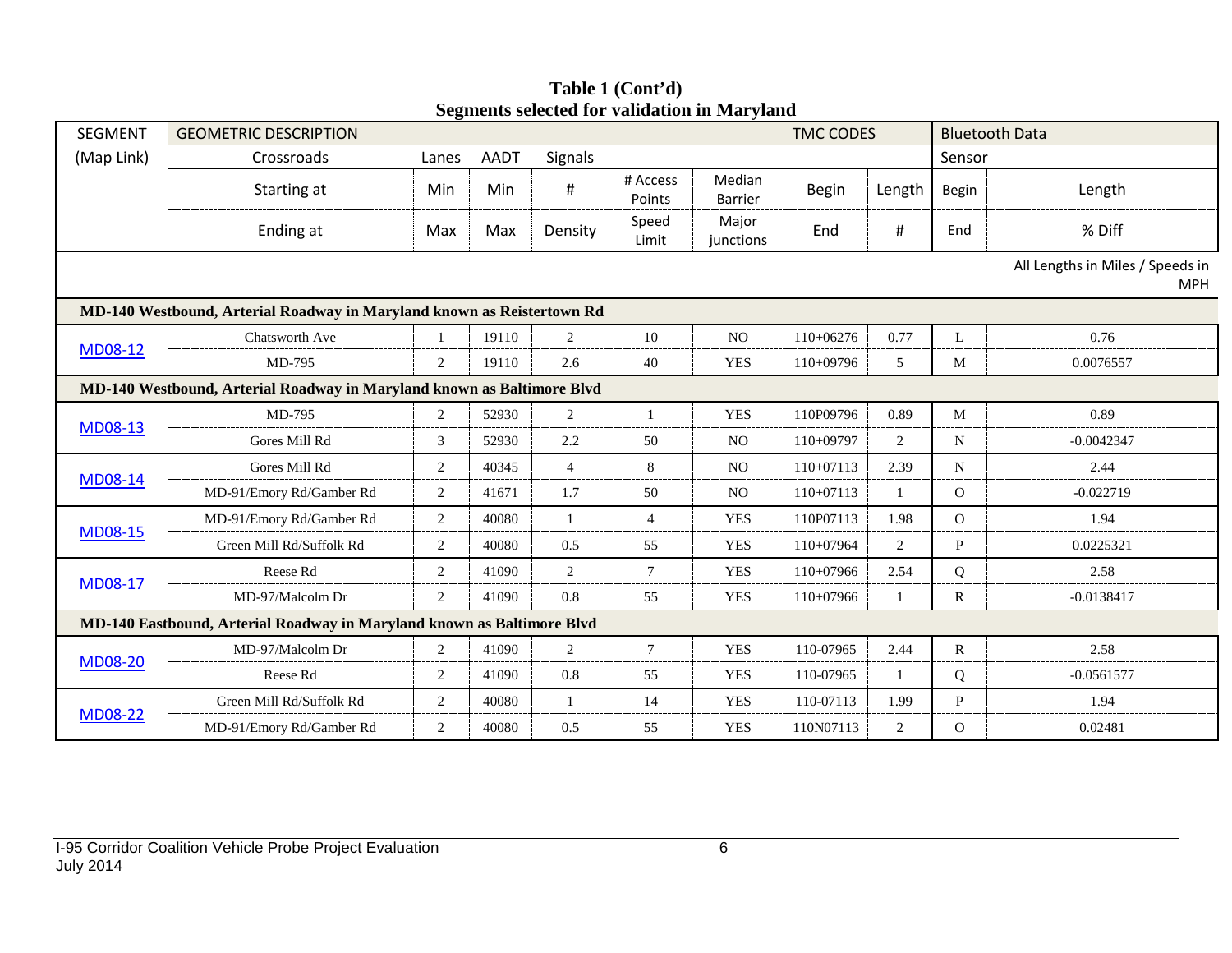| <b>SEGMENT</b> | <b>GEOMETRIC DESCRIPTION</b>                                           |                |             |                |                    | эсдисны эсісски тог танаанон ін ілагунию | <b>TMC CODES</b> |                |                | <b>Bluetooth Data</b>                          |
|----------------|------------------------------------------------------------------------|----------------|-------------|----------------|--------------------|------------------------------------------|------------------|----------------|----------------|------------------------------------------------|
| (Map Link)     | Crossroads                                                             | Lanes          | <b>AADT</b> | <b>Signals</b> |                    |                                          |                  |                | Sensor         |                                                |
|                | Starting at                                                            | Min            | Min         | #              | # Access<br>Points | Median<br><b>Barrier</b>                 | Begin            | Length         | Begin          | Length                                         |
|                | Ending at                                                              | Max            | Max         | Density        | Speed<br>Limit     | Major<br>junctions                       | End              | $\#$           | End            | % Diff                                         |
|                |                                                                        |                |             |                |                    |                                          |                  |                |                | All Lengths in Miles / Speeds in<br><b>MPH</b> |
|                | MD-140 Eastbound, Arterial Roadway in Maryland known as Baltimore Blvd |                |             |                |                    |                                          |                  |                |                |                                                |
|                | MD-91/Emory Rd/Gamber Rd                                               | $\overline{2}$ | 40345       | $\overline{4}$ | $\tau$             | <b>NO</b>                                | 110-09797        | 2.39           | $\overline{O}$ | 2.44                                           |
| <b>MD08-23</b> | Gores Mill Rd                                                          | $\overline{2}$ | 41671       | 1.7            | 50                 | <b>NO</b>                                | 110-09797        | 1              | N              | $-0.0202503$                                   |
|                | Gores Mill Rd                                                          | $\overline{2}$ | 52930       | $\overline{2}$ | $\overline{4}$     | <b>YES</b>                               | 110-09796        | 0.91           | $\mathbf N$    | 0.89                                           |
| <b>MD08-24</b> | MD-795                                                                 | 3              | 52930       | 2.2            | 50                 | N <sub>O</sub>                           | 110N09796        | $\overline{2}$ | М              | 0.0239601                                      |
|                | MD-140 Eastbound, Arterial Roadway in Maryland known as Reistertown Rd |                |             |                |                    |                                          |                  |                |                |                                                |
|                | MD-795                                                                 |                | 19110       | 2              | 12                 | NO.                                      | 110-09795        | 0.75           | M              | 0.76                                           |
| <b>MD08-25</b> | Chatsworth Ave                                                         | $\overline{2}$ | 19110       | 2.6            | 40                 | <b>YES</b>                               | 110-06275        | 5              | L              | $-0.0093377$                                   |
|                | Chatsworth Ave                                                         | 1              | 19110       | $\overline{2}$ | $\tau$             | NO                                       | 110-06274        | 0.50           | L              | 0.51                                           |
| <b>MD08-26</b> | Glyndon Dr                                                             | -1             | 19110       | 4.0            | 30                 | NO                                       | 110-06274        | $\mathbf{1}$   | K              | $-0.0212746$                                   |
|                | Glyndon Dr                                                             | 1              | 19110       | $\overline{2}$ | $\overline{4}$     | NO.                                      | 110-06273        | 0.50           | K              | 0.50                                           |
| <b>MD08-27</b> | Walgrove Rd                                                            | $\overline{2}$ | 19110       | 4.1            | 30                 | $_{\rm NO}$                              | 110-06272        | 3              | J              | $-0.0075587$                                   |
|                | Walgrove Rd                                                            | 2              | 19110       | 3              | 10                 | NO                                       | 110-04985        | 0.64           | J              | 0.64                                           |
| <b>MD08-28</b> | Cherry Hill Rd/Franklin Blvd                                           | $\overline{2}$ | 19110       | 4.7            | 40                 | NO                                       | 110-04985        | 1              |                | 0.0067387                                      |
|                | Cherry Hill Rd/Franklin Blvd                                           | $\overline{2}$ | 33030       | $\overline{4}$ | 8                  | NO.                                      | 110-04984        | 1.29           |                | 1.33                                           |
| <b>MD08-29</b> | Gwynnbrook Ave                                                         | 2              | 33030       | 3.1            | 40                 | NO                                       | 110-04984        | $\mathbf{1}$   | H              | $-0.0308176$                                   |

**Table 1 (Cont'd) Segments selected for validation in Maryland**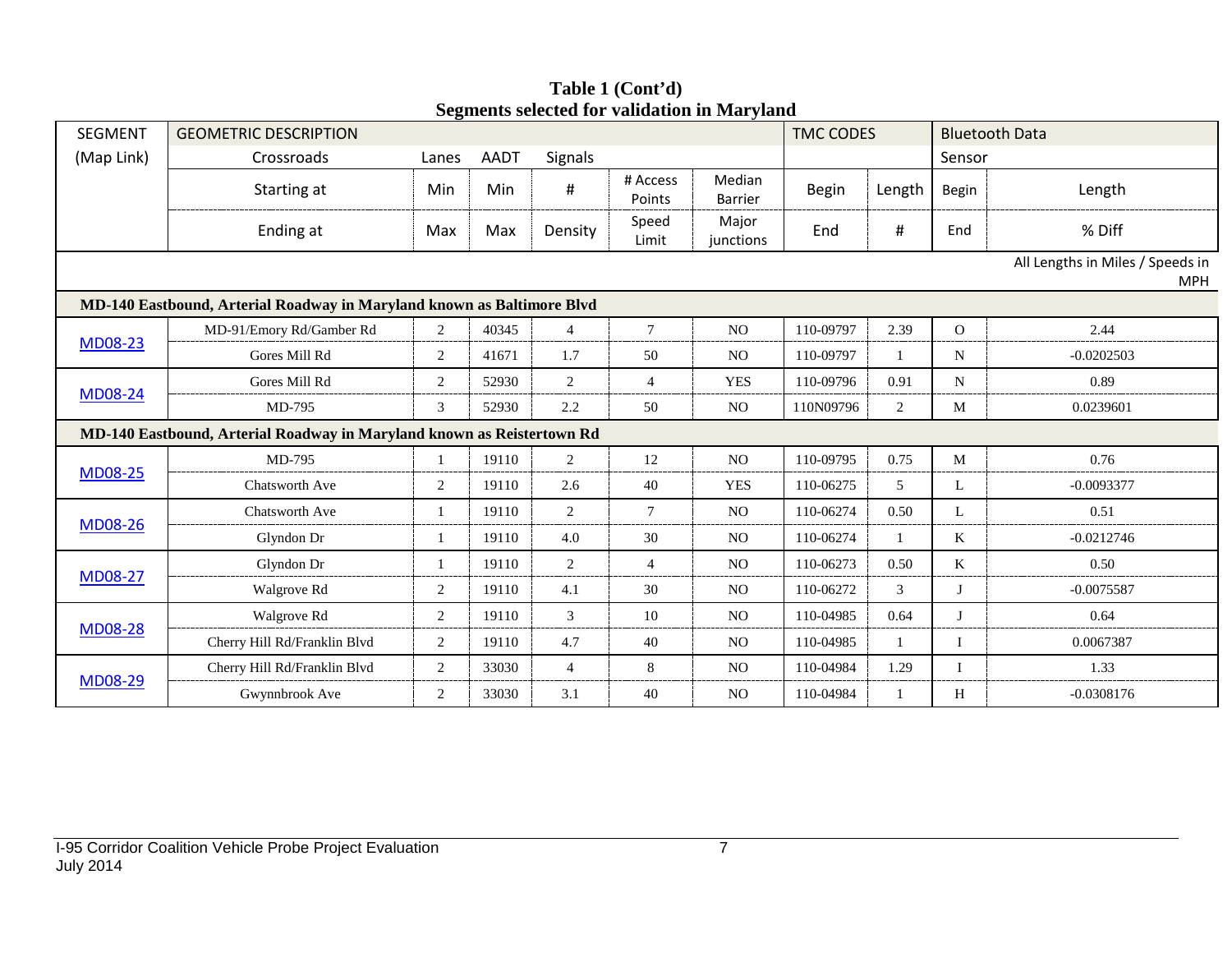| <b>SEGMENT</b> | <b>GEOMETRIC DESCRIPTION</b>                                           |                |             |                |                    | редикив внени юг танчанон нглан упана | <b>TMC CODES</b> |                |               | <b>Bluetooth Data</b>                          |
|----------------|------------------------------------------------------------------------|----------------|-------------|----------------|--------------------|---------------------------------------|------------------|----------------|---------------|------------------------------------------------|
|                |                                                                        |                |             |                |                    |                                       |                  |                | Sensor        |                                                |
| (Map Link)     | Crossroads                                                             | Lanes          | <b>AADT</b> | Signals        |                    |                                       |                  |                |               |                                                |
|                | Starting at                                                            | Min            | Min         | $\sharp$       | # Access<br>Points | Median<br><b>Barrier</b>              | <b>Begin</b>     | Length         | Begin         | Length                                         |
|                | Ending at                                                              | Max            | Max         | Density        | Speed<br>Limit     | Major<br>junctions                    | End              | #              | End           | % Diff                                         |
|                |                                                                        |                |             |                |                    |                                       |                  |                |               | All Lengths in Miles / Speeds in<br><b>MPH</b> |
|                | MD-140 Eastbound, Arterial Roadway in Maryland known as Reistertown Rd |                |             |                |                    |                                       |                  |                |               |                                                |
| <b>MD08-30</b> | Gwynnbrook Ave                                                         | $\overline{2}$ | 37120       | 5              | 8                  | NO.                                   | 110-04983        | 1.77           | H             | 1.78                                           |
|                | Painters Mill Rd                                                       | $\overline{2}$ | 37120       | 2.8            | 40                 | <b>YES</b>                            | 110-04981        | $\overline{4}$ | G             | $-0.0038298$                                   |
|                | Craddocks Ln/McDonogh Rd                                               | 3              | 43660       | 3              | 8                  | NO.                                   | 110-04977        | 1.08           | E             | 1.16                                           |
| MD08-33        | $I-695$                                                                | 3              | 43660       | 2.7            | 40                 | N <sub>O</sub>                        | 110-04977        |                | D             | $-0.072877$                                    |
|                | $I-695$                                                                | 2              | 40810       | 3              | 10                 | NO.                                   | 110N04977        | 0.67           | D             | 0.63                                           |
| <b>MD08-34</b> | Old Court Rd                                                           | 3              | 43660       | 4.8            | 30                 | <b>YES</b>                            | 110-04976        | 2              | $\mathsf{C}$  | 0.0584691                                      |
|                | Old Court Rd                                                           | $\overline{2}$ | 26750       | 6              | 14                 | NO.                                   | 110N04976        | 0.86           | $\mathcal{C}$ | 0.83                                           |
| <b>MD08-35</b> | Milford Mill Rd/Slade Ave                                              | 2              | 26750       | 7.0            | 30                 | NO.                                   | 110-04974        | 3              | B             | 0.0293204                                      |
|                | Milford Mill Rd/Slade Ave                                              | 2              | 26750       | $\overline{4}$ | 9                  | N <sub>O</sub>                        | 110N04974        | 0.61           | B             | 0.61                                           |
| <b>MD08-36</b> | <b>Fallstaff Rd</b>                                                    | 2              | 26750       | 6.6            | 30                 | N <sub>O</sub>                        | 110-04973        | 2              | A             | 0.0009532                                      |

**Table 1 (Cont'd) Segments selected for validation in Maryland**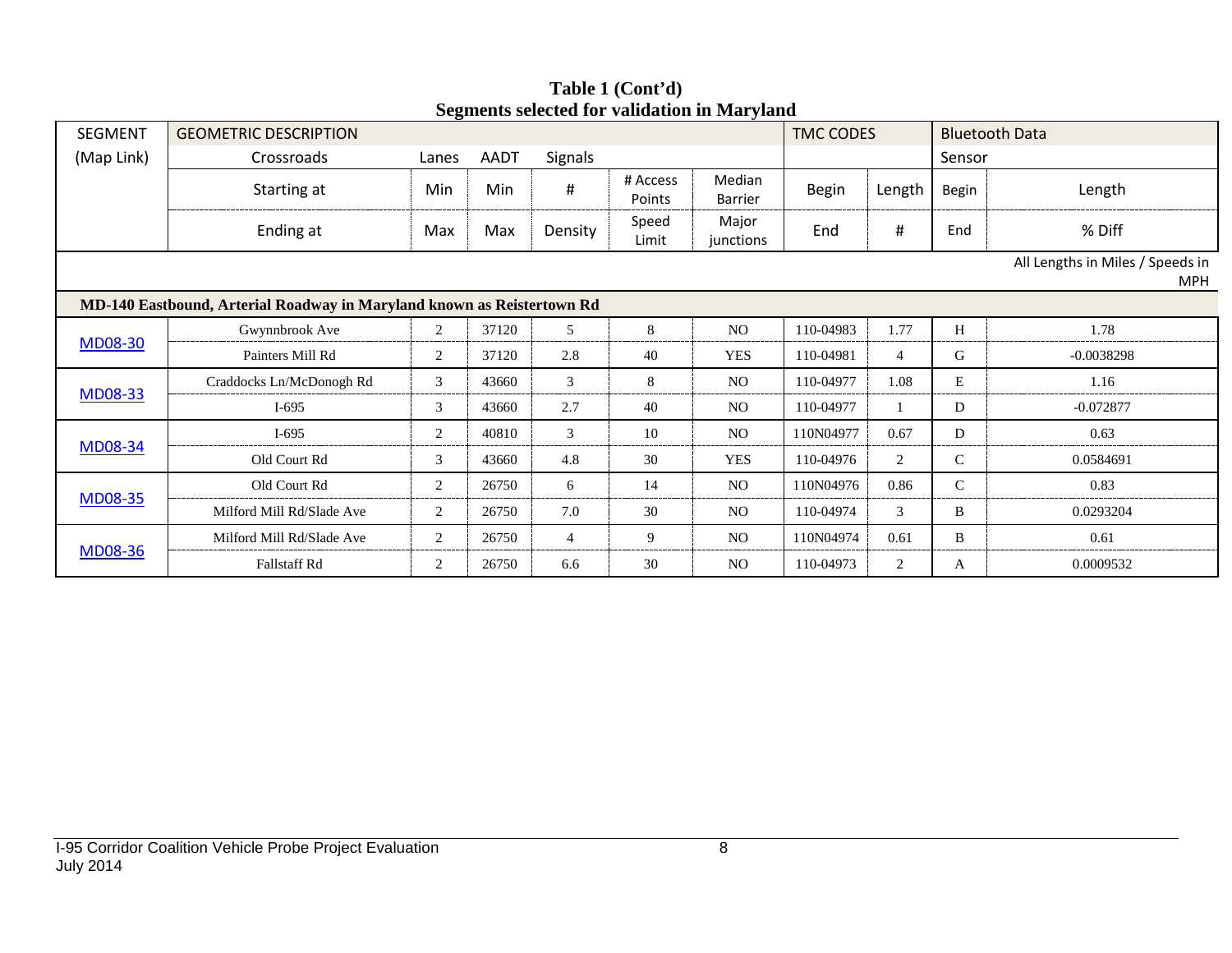### *Analysis of Arterial Results*

Table 2 summarizes the data quality measures obtained as a result of comparison between Bluetooth and all reported INRIX speeds. Specifications include the Average Absolute Speed Error (AASE) and the Speed Error Bias (SEB).

#### Average Absolute Speed Error (AASE)

The AASE is defined as the mean absolute value of the difference between the mean speed reported from the VPP and the ground truth mean speed for a specified time period. The AASE is the primary accuracy metric. Based on the contract specifications, the speed data from the VPP shall have a maximum average absolute error of 10 miles per hour (MPH) in each of four speed ranges: 0-15 MPH, 15-25 MPH, 25-35 MPH, and > 35 MPH.

#### Speed Error Bias (SEB)

The SEB is defined as the average speed error (not the absolute value) in each speed bin. SEB is a measure of whether the speed reported in the VPP consistently under or over estimates speed as compared to ground truth speed. Based on the contract specifications, the VPP data shall have a maximum SEB of  $+/-$  5 MPH in each of speed ranges as defined above.

The results are presented as compared against the mean of the ground truth data as well as the 95<sup>th</sup> percent confidence interval for the mean, referred to as the Standard Error of the Mean (SEM) band. The SEM band takes into account any uncertainty in the ground truth speed as measured by BTM equipment due to limited samples and/or data variance. Contract specifications are assessed against the SEM band. (See the *Vehicle Probe Project: Data Use and Application Guide* for additional details on the validation process.) The AASE in the lower two speed bins have proven to be the critical specification (and most difficult) to attain, and are highlighted in Table 2. The AASE below 10 MPH met contract specifications. The AASE below 5 MPH are considered exceptional quality. As shown, the average absolute speed error (AASE) was within specification for all the speed bins.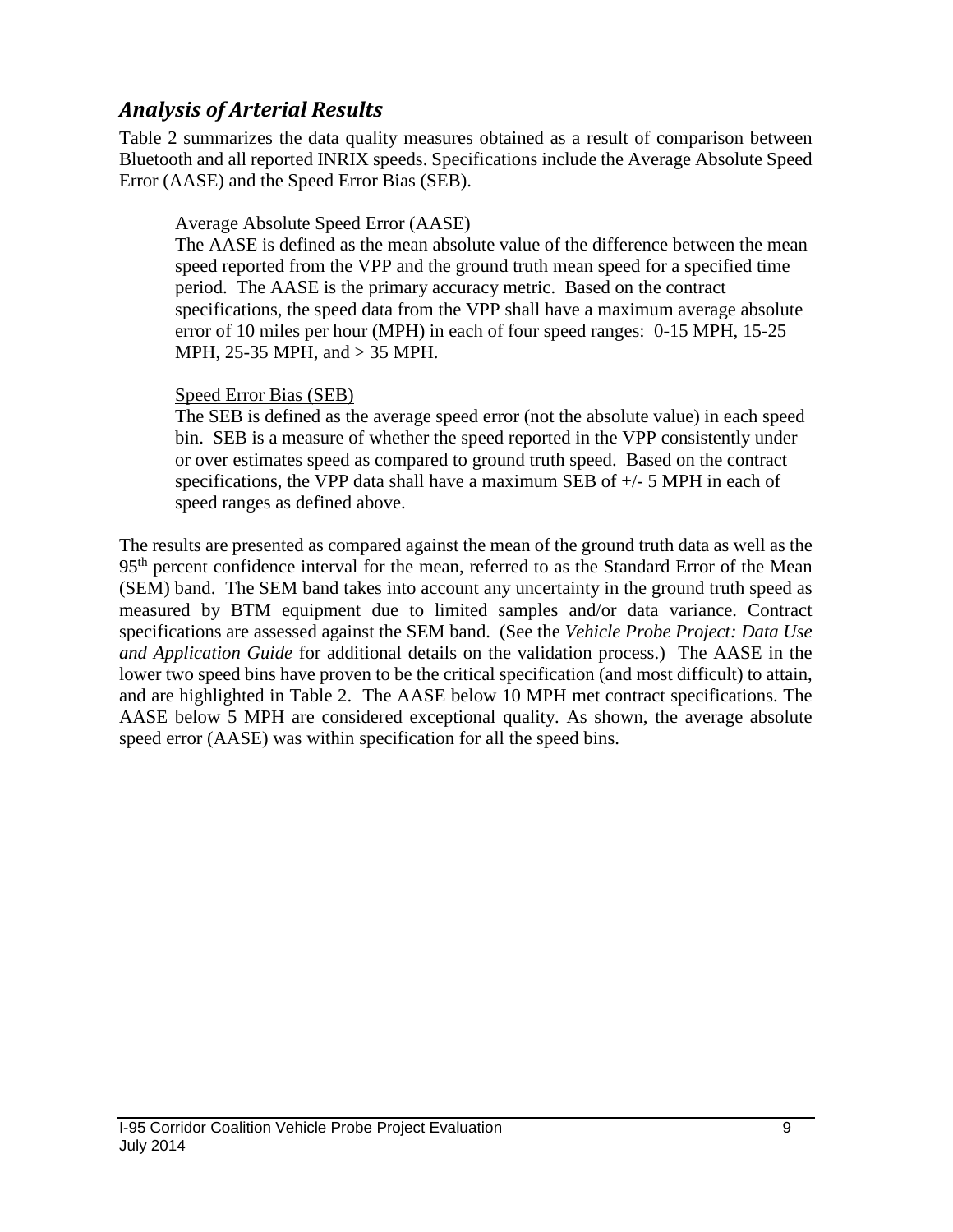|                            | Data quality measures for arterial segments in Maryland |                                  |            |             |                |                   |  |
|----------------------------|---------------------------------------------------------|----------------------------------|------------|-------------|----------------|-------------------|--|
|                            |                                                         | <b>Data Quality Measures for</b> |            |             |                | Hours of          |  |
|                            | 1.96 SEM Band                                           |                                  |            | <b>Mean</b> | No. of 5       |                   |  |
| <b>SPEED</b><br><b>BIN</b> | <b>SEB</b>                                              | <b>AASE</b>                      |            |             | <b>Minute</b>  | Data              |  |
|                            | 5 mph                                                   | $10$ mph                         | <b>SEB</b> | <b>AASE</b> | <b>Samples</b> | <b>Collection</b> |  |
|                            | (contract specifications)                               |                                  |            |             |                |                   |  |
| $0 - 15$                   | 6.4                                                     | 6.5                              | 10.2       | 10.3        | 1010           | 84.2              |  |
| $15 - 25$                  | 2                                                       | 2.2                              | 4.5        | 5.4         | 4566           | 380.5             |  |
| $25 - 35$                  | $-0.1$                                                  | 1.3                              | $-1$       | 4.4         | 7167           | 597.3             |  |
| $35+$                      | $-1.9$                                                  | 3                                | $-3.8$     | 7           | 16044          | 1337              |  |

**TABLE 2 Data quality measures for arterial segments in Maryland**

Table 3 shows the percentage of the time INRIX data falls within 5 mph of the SEM band and the mean for each speed bin for all arterial data segments in Maryland.

| Table 3 Percent observations meeting data quality criteria for freeway segments in |
|------------------------------------------------------------------------------------|
| <b>Maryland</b>                                                                    |

|           |                                                 | <b>Data Quality Measures for</b>                         |                                           |                                                  |        |
|-----------|-------------------------------------------------|----------------------------------------------------------|-------------------------------------------|--------------------------------------------------|--------|
|           |                                                 | 1.96 SEM Band                                            |                                           | Mean                                             | No. of |
|           | <b>Percentage</b><br>falling inside the<br>band | <b>Percentage falling</b><br>within 5 mph of the<br>band | <b>Percentage</b><br>equal to the<br>mean | <b>Percentage</b><br>within 5 mph of<br>the mean | Obs.   |
| $0 - 15$  | 15%                                             | 48%                                                      | 0%                                        | 18%                                              | 1010   |
| $15 - 25$ | 48%                                             | 84%                                                      | $0\%$                                     | 54%                                              | 4566   |
| $25 - 35$ | 64%                                             | 91%                                                      | $0\%$                                     | 66%                                              | 7167   |
| $35+$     | 47%                                             | 76%                                                      | 0%                                        | 45%                                              | 16044  |

Tables 4 and 5 present detailed data for individual TMC segments in Maryland in a similar format as Tables 2 and 3, respectively. Note that for some segments and in some speed bins the comparison results may not be reliable due to small number of observations.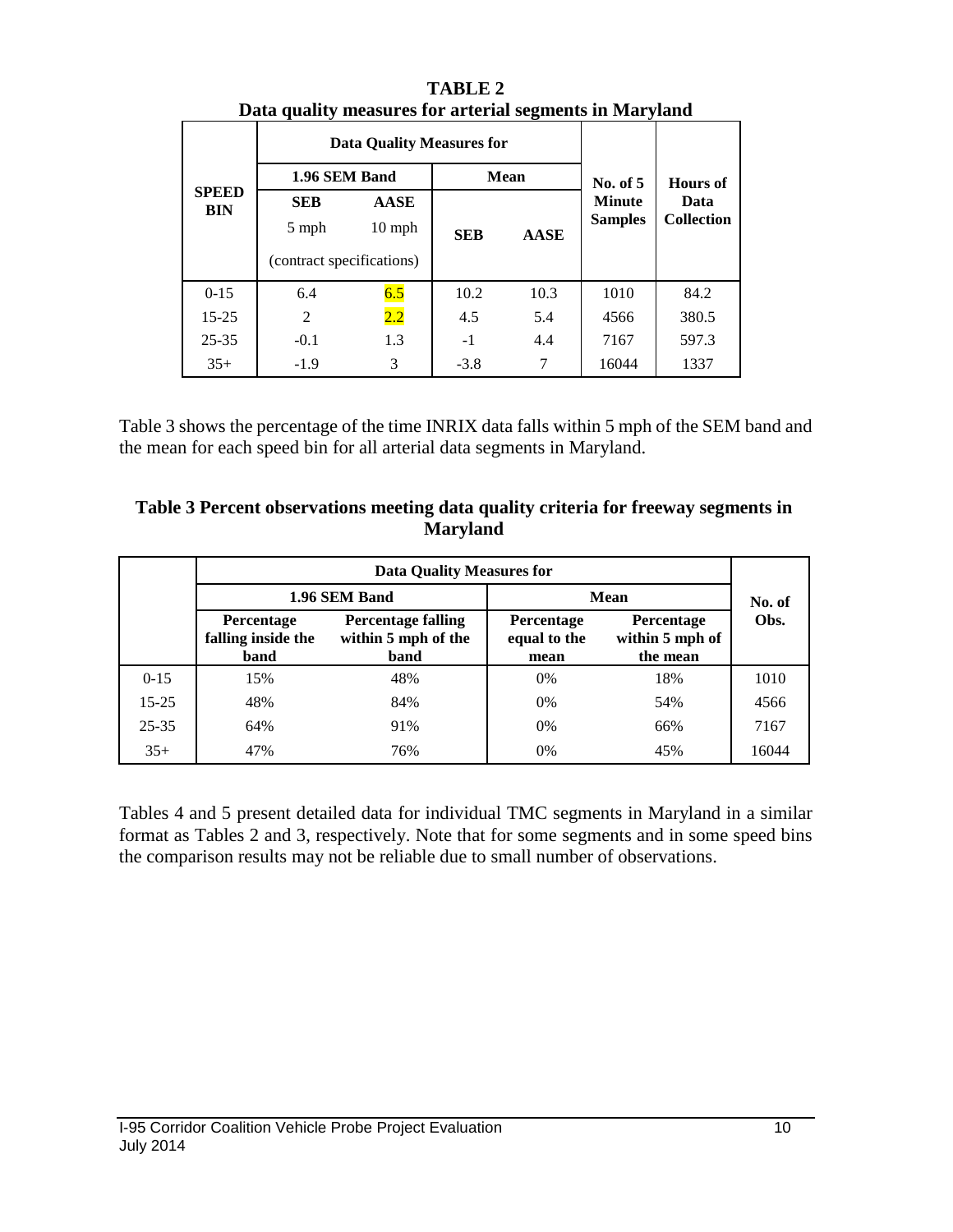#### **Table 4 Data quality measures for individual arterial validation segments in the state of Maryland**

|                  |                              |                              |                            |                         | <b>Data Quality Measures for</b>                 |                                   |                                                  |                             |        |     |    |
|------------------|------------------------------|------------------------------|----------------------------|-------------------------|--------------------------------------------------|-----------------------------------|--------------------------------------------------|-----------------------------|--------|-----|----|
|                  | <b>Standard</b>              |                              |                            | 1.96 SEM Band           |                                                  |                                   | Mean                                             |                             |        |     |    |
| <b>TMC</b>       | <b>TMC</b><br>length         | <b>Bluetooth</b><br>distance | <b>SPEED</b><br><b>BIN</b> | <b>Speed Error Bias</b> | Average<br><b>Absolute Speed</b><br><b>Error</b> | <b>Speed</b><br><b>Error Bias</b> | Average<br><b>Absolute Speed</b><br><b>Error</b> | No. of Obs.                 |        |     |    |
|                  |                              |                              | $0 - 15$                   | 5.2                     | 5.2                                              | 6.7                               | 6.7                                              | $1*$                        |        |     |    |
|                  |                              |                              | $15 - 25$                  | 0.3                     | 0.4                                              | 1.2                               | 2.9                                              | 115                         |        |     |    |
| <b>MD08-0001</b> | 0.61                         | 0.61                         | $25 - 35$                  | $-1.4$                  | 1.5                                              | $-5.9$                            | 6.3                                              | 363                         |        |     |    |
|                  |                              |                              | $35+$                      | $-5.7$                  | 5.7                                              | $-13.9$                           | 13.9                                             | 126                         |        |     |    |
|                  |                              |                              | $0 - 15$                   | 5.6                     | 5.6                                              | 10.1                              | 10.1                                             | 122                         |        |     |    |
|                  |                              |                              | $15 - 25$                  | 1.7                     | 1.8                                              | 3.9                               | 4.4                                              | 674                         |        |     |    |
| <b>MD08-0002</b> | 0.86                         | 0.83                         | $25 - 35$                  | $-0.6$                  | 0.7                                              | $-2.1$                            | 3.1                                              | 210                         |        |     |    |
|                  |                              |                              | $35+$                      | $-5.0$                  | 5.0                                              | $-10.1$                           | 10.1                                             | $13*$                       |        |     |    |
|                  |                              |                              | $0 - 15$                   | 4.9                     | 4.9                                              | 7.8                               | 7.9                                              | 338                         |        |     |    |
|                  |                              |                              | $15 - 25$                  | 1.3                     | 1.7                                              | 3.1                               | 4.8                                              | 679                         |        |     |    |
| MD08-0003        |                              |                              | 0.62                       | 0.63                    |                                                  | $25 - 35$                         | $-1.1$                                           | 1.3                         | $-2.5$ | 4.9 | 93 |
|                  |                              |                              | $35+$                      | $-9.6$                  | 9.6                                              | $-14.7$                           | 14.7                                             | $4*$                        |        |     |    |
|                  |                              |                              | $0 - 15$                   | 5.3                     | 5.3                                              | 11.4                              | 11.4                                             | 42                          |        |     |    |
|                  |                              |                              | $15 - 25$                  | 1.5                     | 1.5                                              | 4.5                               | 4.8                                              | 458                         |        |     |    |
| MD08-0004        | 1.13                         | 1.16                         | 25-35                      | $-0.1$                  | $0.7\,$                                          | $-1.3$                            | 3.6                                              | 871                         |        |     |    |
|                  |                              |                              | $35+$                      | $-3.6$                  | 3.7                                              | $-7.5$                            | 7.9                                              | 222                         |        |     |    |
|                  |                              |                              | $0 - 15$                   | $\mathbb{L}$            | $\mathcal{L}$                                    | $\mathbb{L}$                      | $\omega$                                         | $\mathbb{L}$                |        |     |    |
|                  |                              |                              | $15 - 25$                  | 2.5                     | 2.5                                              | 8.6                               | 8.6                                              | 39                          |        |     |    |
| MD08-0007        | 1.77                         | 1.78                         | 25-35                      | 0.3                     | $0.7\,$                                          | 1.0                               | 2.8                                              | 453                         |        |     |    |
|                  |                              |                              | $35+$                      | $-2.0$                  | 2.1                                              | $-4.5$                            | 4.8                                              | 110                         |        |     |    |
|                  |                              |                              | $0 - 15$                   | $\mathbb{L}^2$          | $\omega$                                         | $\mathcal{L}_{\mathcal{A}}$       | $\overline{\phantom{a}}$                         | $\mathcal{L}_{\mathcal{A}}$ |        |     |    |
|                  |                              |                              | $15 - 25$                  | 1.9                     | 2.0                                              | 6.3                               | 6.6                                              | 33                          |        |     |    |
| MD08-0008        | 1.29                         | 1.33                         | 25-35                      | $-0.1$                  | 0.6                                              | 0.1                               | 2.9                                              | 213                         |        |     |    |
|                  |                              |                              | $35+$                      | $-2.9$                  | 2.9                                              | $-6.7$                            | 6.8                                              | 107                         |        |     |    |
|                  |                              |                              | $0 - 15$                   | $\mathbb{Z}^2$          | $\omega_{\rm c}$                                 | $\omega_{\rm c}$                  | $\omega_{\rm c}$                                 | $\mathcal{L}_{\mathcal{C}}$ |        |     |    |
|                  |                              |                              | $15 - 25$                  | $-0.5$                  | $0.7\,$                                          | 5.0                               | 6.8                                              | $8\ast$                     |        |     |    |
| MD08-0009        | 0.64<br>0.64                 | $25 - 35$                    | $0.0\,$                    | $0.3\,$                 | $-0.1$                                           | 2.8                               | 241                                              |                             |        |     |    |
|                  |                              |                              | $35+$                      | $-3.3$                  | 3.3                                              | $-8.9$                            | 9.0                                              | 642                         |        |     |    |
|                  |                              |                              | $0 - 15$                   | 14.8                    | 14.8                                             | 18.9                              | 18.9                                             | $2*$                        |        |     |    |
|                  | MD08-0010<br>0.49<br>$0.5\,$ | $15 - 25$                    | $2.5\,$                    | $2.5\,$                 | 7.6                                              | 7.6                               | 53                                               |                             |        |     |    |
|                  |                              |                              |                            | $25 - 35$               | $-0.1$                                           | $0.6\,$                           | 0.3                                              | $3.0\,$                     | 411    |     |    |
|                  |                              |                              | $35+$                      | $-2.9$                  | $3.0\,$                                          | $-6.9$                            | 7.1                                              | 137                         |        |     |    |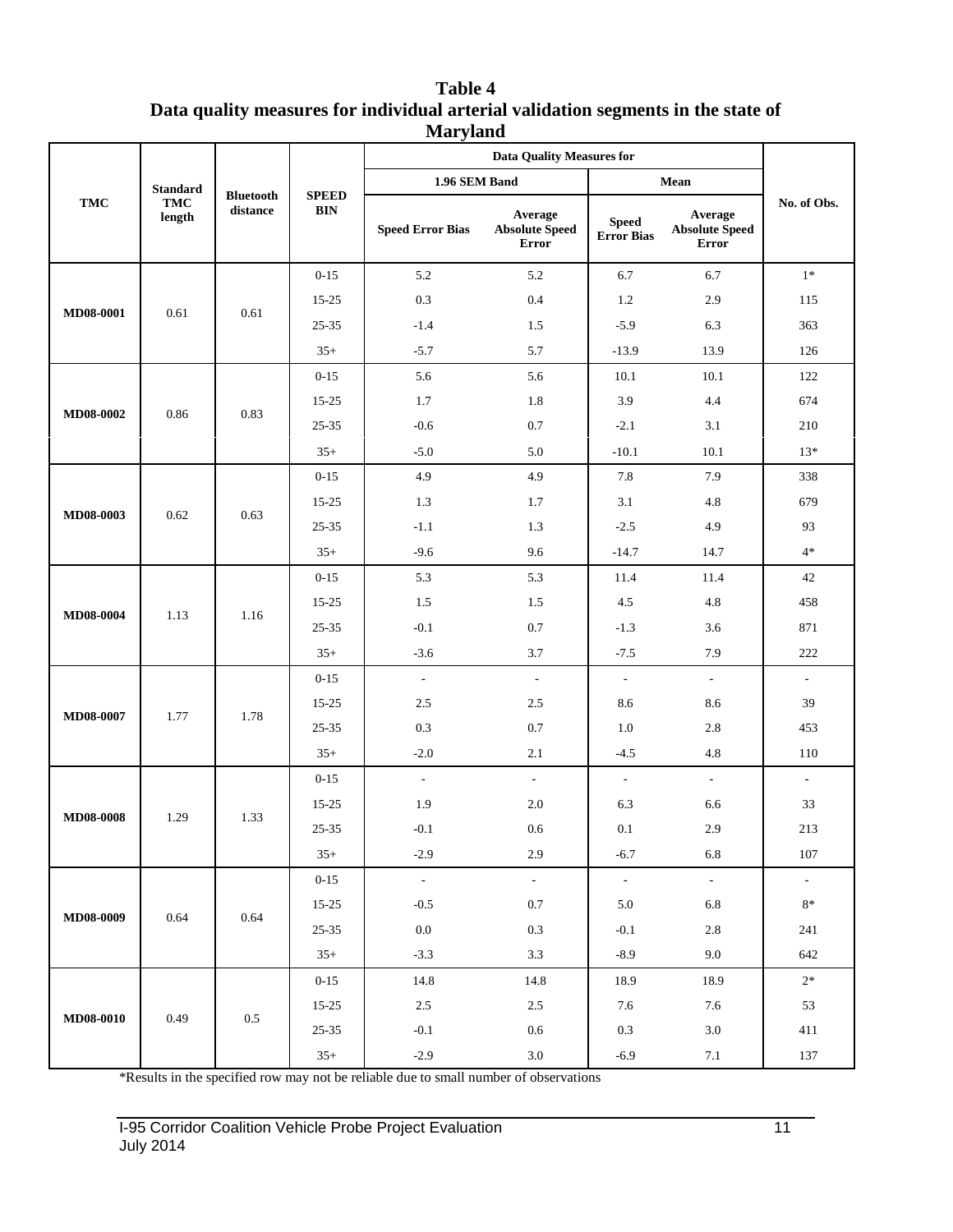**Table 4 (Cont'd) Data quality measures for individual arterial validation segments in the state of Maryland**

|                  |                      |                              |                            |                          | <b>Data Quality Measures for</b>                 |                                   |                                                  |                          |      |       |
|------------------|----------------------|------------------------------|----------------------------|--------------------------|--------------------------------------------------|-----------------------------------|--------------------------------------------------|--------------------------|------|-------|
|                  | <b>Standard</b>      |                              |                            | 1.96 SEM Band            |                                                  |                                   | Mean                                             |                          |      |       |
| <b>TMC</b>       | <b>TMC</b><br>length | <b>Bluetooth</b><br>distance | <b>SPEED</b><br><b>BIN</b> | <b>Speed Error Bias</b>  | Average<br><b>Absolute Speed</b><br><b>Error</b> | <b>Speed Error</b><br><b>Bias</b> | Average<br><b>Absolute</b><br><b>Speed Error</b> | No. of Obs.              |      |       |
|                  |                      |                              | $0 - 15$                   | 6.8                      | $7.5\,$                                          | 9.4                               | 10.7                                             | $14*$                    |      |       |
|                  |                      |                              | $15 - 25$                  | 1.0                      | 1.6                                              | 3.5                               | 4.6                                              | 94                       |      |       |
| MD08-0011        | 0.50                 | 0.51                         | $25 - 35$                  | $-1.0$                   | 1.0                                              | $-3.3$                            | 4.0                                              | 383                      |      |       |
|                  |                      |                              | $35+$                      | $-3.4$                   | 3.4                                              | $-10.9$                           | 10.9                                             | 107                      |      |       |
|                  |                      |                              | $0 - 15$                   | 13.3                     | 13.3                                             | 20.6                              | 20.6                                             | $1*$                     |      |       |
|                  |                      |                              | $15 - 25$                  | 5.4                      | 5.4                                              | 11.3                              | 11.3                                             | 33                       |      |       |
| MD08-0012        | 0.77                 | 0.76                         | 25-35                      | 1.9                      | 2.4                                              | 5.5                               | 6.3                                              | 35                       |      |       |
|                  |                      |                              | $35+$                      | 0.0                      | $0.0\,$                                          | $-0.4$                            | 0.4                                              | $1*$                     |      |       |
|                  |                      |                              | $0 - 15$                   | 16.1                     | 16.1                                             | 17.9                              | 17.9                                             | $21*$                    |      |       |
| MD08-0013        |                      | 0.89                         | $15 - 25$                  | 8.4                      | 8.4                                              | 9.7                               | 10.9                                             | $19*$                    |      |       |
|                  | 0.89                 |                              | 25-35                      | 6.2                      | 6.2                                              | 15.2                              | 15.2                                             | $9*$                     |      |       |
|                  |                      |                              | $35+$                      | $-4.8$                   | 4.9                                              | $-10.5$                           | 11.0                                             | 1581                     |      |       |
|                  |                      |                              | $0 - 15$                   | $\overline{\phantom{a}}$ | $\omega$                                         | $\overline{\phantom{a}}$          | $\overline{\phantom{a}}$                         | $\overline{\phantom{a}}$ |      |       |
|                  |                      |                              | $15 - 25$                  | 26.8                     | 26.8                                             | 28.7                              | 28.7                                             | $2*$                     |      |       |
| MD08-0014        | 2.39                 | 2.44                         |                            |                          | $25 - 35$                                        | 3.2                               | 3.2                                              | 16.9                     | 17.0 | $23*$ |
|                  |                      |                              | $35+$                      | $-1.4$                   | 1.9                                              | $-2.5$                            | 4.6                                              | 1874                     |      |       |
|                  |                      |                              | $0 - 15$                   | 17.3                     | 17.3                                             | 19.4                              | 19.4                                             | 41                       |      |       |
|                  |                      |                              | $15 - 25$                  | 10.1                     | 10.2                                             | 13.8                              | 13.9                                             | 86                       |      |       |
| <b>MD08-0015</b> | 1.98                 | 1.94                         | $25 - 35$                  | 5.3                      | 5.8                                              | 11.0                              | 11.8                                             | 93                       |      |       |
|                  |                      |                              | $35+$                      | $-0.5$                   | 2.0                                              | $-0.8$                            | 4.5                                              | 1580                     |      |       |
|                  |                      |                              | $0 - 15$                   | $\overline{\phantom{a}}$ | $\overline{\phantom{a}}$                         | $\overline{\phantom{a}}$          | $\overline{\phantom{a}}$                         | ÷,                       |      |       |
|                  |                      |                              | $15 - 25$                  | $\overline{\phantom{a}}$ | $\overline{\phantom{a}}$                         | $\overline{a}$                    | $\overline{\phantom{a}}$                         | $\overline{a}$           |      |       |
| MD08-0017        | 2.54                 | 2.58                         | 25-35                      | 2.2                      | 2.2                                              | 10.4                              | 10.4                                             | $6*$                     |      |       |
|                  |                      |                              | $35+$                      | $-4.9$                   | 5.1                                              | $-8.2$                            | 9.1                                              | 1747                     |      |       |
|                  |                      |                              | $0 - 15$                   | $\overline{\phantom{a}}$ | $\mathbb{Z}^d$                                   | $\overline{\phantom{a}}$          | ÷.                                               | $\overline{\phantom{a}}$ |      |       |
|                  |                      |                              | 15-25                      | $\overline{\phantom{a}}$ | $\overline{\phantom{a}}$                         | $\overline{\phantom{a}}$          | $\sim$                                           | $\overline{\phantom{a}}$ |      |       |
| MD08-0020        | 2.44<br>2.58         | $25 - 35$                    | 13.2                       | 13.2                     | 19.4                                             | 19.4                              | $13*$                                            |                          |      |       |
|                  |                      |                              | $35+$                      | $2.0\,$                  | $2.6\,$                                          | $4.8\,$                           | 6.8                                              | 1638                     |      |       |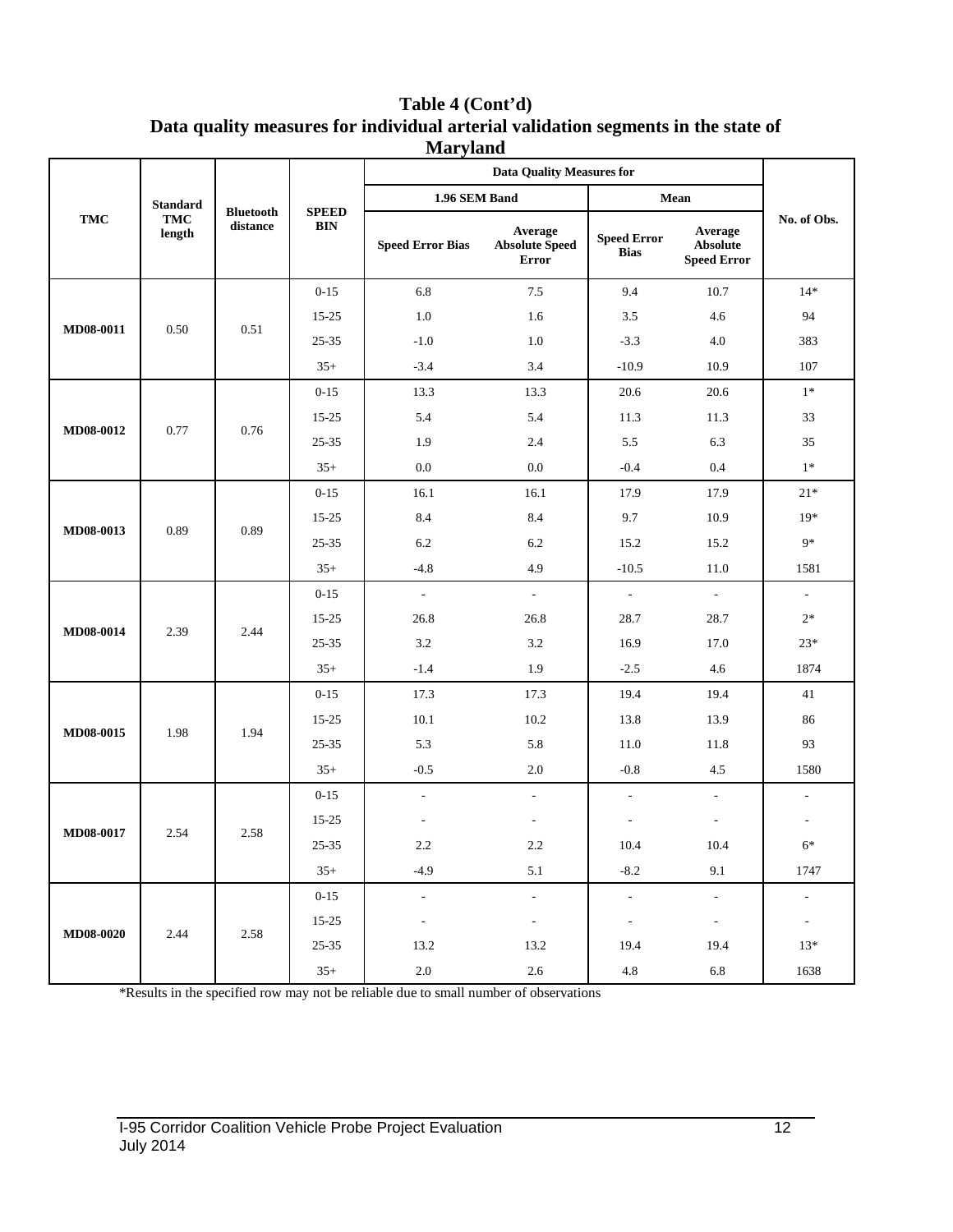#### **Table 4 (Cont'd) Data quality measures for individual arterial validation segments in the state of Maryland**

|           |                           |                  |              | $\overline{\phantom{a}}$          |                                               |                                   |                                           |                          |
|-----------|---------------------------|------------------|--------------|-----------------------------------|-----------------------------------------------|-----------------------------------|-------------------------------------------|--------------------------|
|           |                           |                  |              |                                   | <b>Data Quality Measures for</b>              |                                   |                                           |                          |
|           | <b>Standard</b>           | <b>Bluetooth</b> | <b>SPEED</b> |                                   | 1.96 SEM Band                                 |                                   | Mean                                      |                          |
| TMC       | TMC<br>length             | distance         | <b>BIN</b>   | <b>Speed Error</b><br><b>Bias</b> | <b>Average Absolute</b><br><b>Speed Error</b> | <b>Speed</b><br><b>Error Bias</b> | Average<br><b>Absolute Speed</b><br>Error | No. of Obs.              |
|           |                           |                  | $0 - 15$     | $\mathcal{L}_{\mathcal{A}}$       | $\sim$                                        | $\mathcal{L}_{\mathcal{A}}$       | $\omega$                                  | $\overline{\phantom{a}}$ |
|           |                           |                  | $15 - 25$    | 10.0                              | $10.0\,$                                      | 11.8                              | 12.0                                      | 47                       |
| MD08-0022 | 1.99                      | 1.94             | 25-35        | $7.0\,$                           | 8.1                                           | 11.9                              | 13.9                                      | 82                       |
|           |                           |                  | $35+$        | $-0.1$                            | 2.1                                           | 0.3                               | 5.2                                       | 1735                     |
|           |                           |                  | $0 - 15$     | $\overline{\phantom{a}}$          | $\overline{\phantom{a}}$                      | $\sim$                            | $\mathcal{L}_{\mathcal{A}}$               | $\overline{\phantom{a}}$ |
|           |                           |                  | $15 - 25$    | $\overline{\phantom{a}}$          | $\overline{\phantom{a}}$                      | $\overline{\phantom{a}}$          | $\overline{\phantom{a}}$                  | $\overline{\phantom{a}}$ |
| MD08-0023 | 2.39                      | 2.44             | 25-35        | 8.6                               | 8.6                                           | 10.9                              | 10.9                                      | $12*$                    |
|           |                           |                  | $35+$        | $-1.0$                            | 1.9                                           | $-1.7$                            | 4.7                                       | 1879                     |
|           |                           |                  | $0 - 15$     | $\overline{\phantom{a}}$          | $\overline{\phantom{a}}$                      | $\blacksquare$                    | $\overline{\phantom{a}}$                  | $\overline{\phantom{a}}$ |
|           |                           |                  | $15 - 25$    |                                   | $\overline{a}$                                | $\overline{a}$                    | $\overline{\phantom{a}}$                  |                          |
| MD08-0024 | 0.91                      | 0.89             | 25-35        | $\overline{a}$                    | $\overline{a}$                                | $\overline{\phantom{a}}$          | $\overline{\phantom{a}}$                  | $\overline{\phantom{a}}$ |
|           |                           |                  | $35+$        | $-1.9$                            | 2.5                                           | $-4.9$                            | 7.6                                       | 1564                     |
|           |                           |                  | $0 - 15$     | $\overline{\phantom{a}}$          | $\blacksquare$                                | $\blacksquare$                    | $\sim$                                    | $\overline{\phantom{a}}$ |
|           |                           |                  | $15 - 25$    | 3.2                               | 3.2                                           | 9.5                               | 9.5                                       | $19*$                    |
| MD08-0025 | 0.75                      | 0.76             | 25-35        | 0.6                               | 0.6                                           | 2.5                               | 3.4                                       | 31                       |
|           |                           |                  | $35+$        | 0.0                               | 0.0                                           | $-2.1$                            | 2.1                                       | $3*$                     |
|           |                           |                  | $0 - 15$     | 8.4                               | 8.4                                           | 11.0                              | 11.0                                      | $2^\ast$                 |
|           |                           |                  | $15 - 25$    | 1.1                               | 1.3                                           | 3.8                               | $4.5\,$                                   | 118                      |
| MD08-0026 | 0.50                      | 0.51             | 25-35        | $-0.6$                            | 0.6                                           | $-3.1$                            | 3.7                                       | 357                      |
|           |                           |                  | $35+$        | $-2.7$                            | 2.7                                           | $-11.0$                           | 11.1                                      | 104                      |
|           |                           |                  | $0 - 15$     | $\sim$                            | $\overline{\phantom{a}}$                      | $\mathcal{L}_{\mathcal{A}}$       | $\sim$                                    | $\overline{\phantom{a}}$ |
| MD08-0027 | 0.50                      | 0.5              | $15 - 25$    | $0.2\,$                           | 0.4                                           | 2.9                               | 3.5                                       | 37                       |
|           |                           |                  | 25-35        | $-1.1$                            | 1.2                                           | $-3.6$                            | 4.5                                       | 398                      |
|           |                           |                  | $35+$        | $-4.9$                            | 4.9                                           | $-10.8$                           | $10.8\,$                                  | 121                      |
|           |                           |                  | $0 - 15$     | 7.0                               | $7.0\,$                                       | 13.4                              | 13.4                                      | $1^\ast$                 |
| MD08-0028 | 0.64                      | 0.64             | $15 - 25$    | $0.6\,$                           | $\rm 0.8$                                     | $2.5\,$                           | 3.9                                       | 106                      |
|           |                           |                  | $25 - 35$    | $\text{-}1.1$                     | 1.3                                           | $-3.9$                            | $5.0\,$                                   | 551                      |
|           |                           |                  | $35+$        | $-5.8$                            | 5.8                                           | $-11.7$                           | 11.7                                      | 217                      |
|           |                           |                  | $0 - 15$     | $\omega_{\rm c}$                  | $\omega_{\rm c}$                              | $\omega_{\rm c}$                  | $\omega_{\rm c}$                          | $\sim$                   |
|           |                           |                  | $15 - 25$    | 6.6                               | 6.6                                           | 9.6                               | 9.6                                       | $2*$                     |
|           | MD08-0029<br>1.29<br>1.33 |                  | $25 - 35$    | $-0.6$                            | 1.2                                           | $-1.4$                            | $3.2\,$                                   | 149                      |
|           |                           |                  | $35+$        | $-2.7$                            | $2.8\,$                                       | $-5.3$                            | 5.8                                       | $111\,$                  |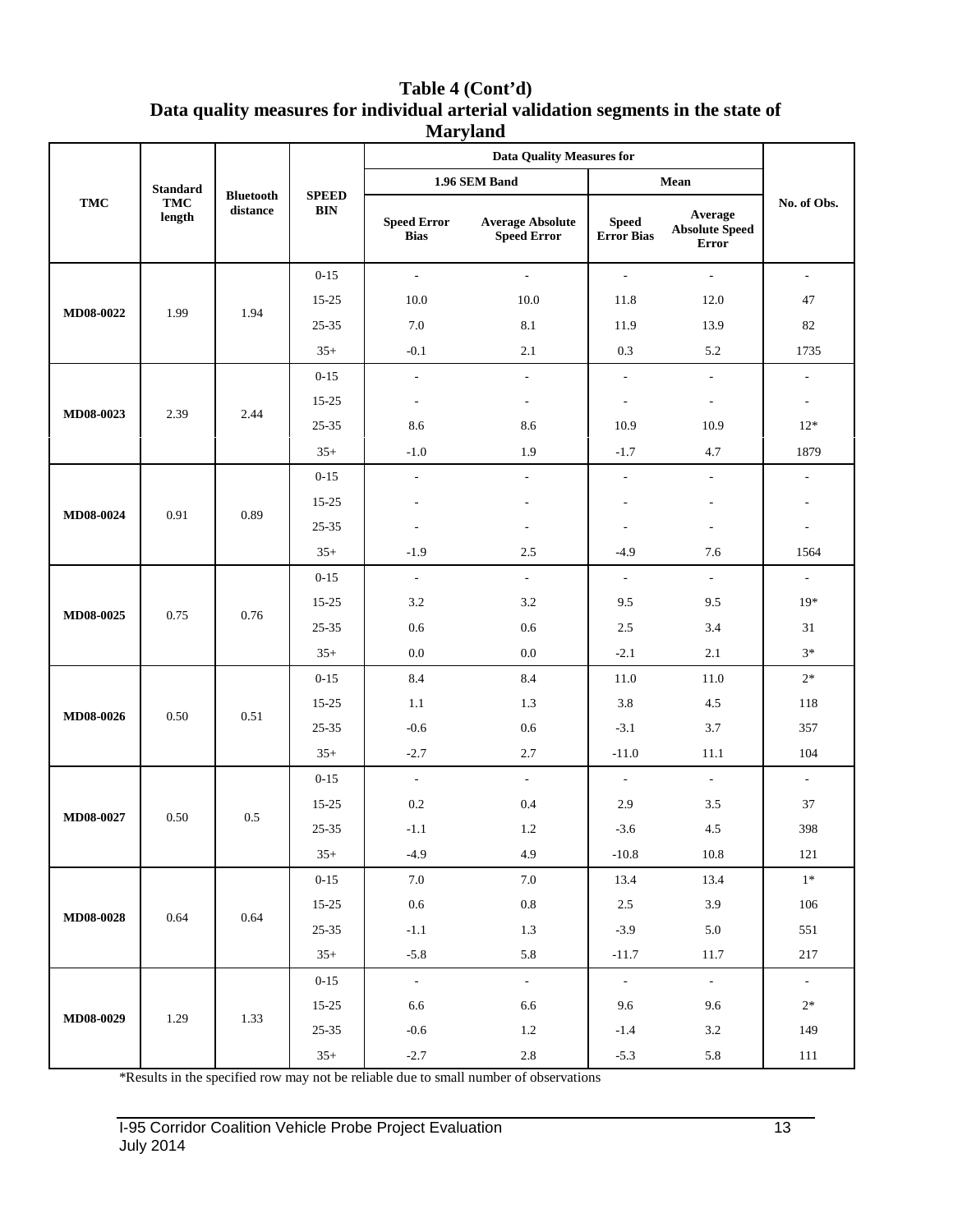#### **Table 4 (Cont'd) Data quality measures for individual arterial validation segments in the state of Maryland**

|            |                      |                              |                            |                         | <b>Data Quality Measures for</b>              |                            |                                                  |             |     |     |     |     |  |  |  |           |
|------------|----------------------|------------------------------|----------------------------|-------------------------|-----------------------------------------------|----------------------------|--------------------------------------------------|-------------|-----|-----|-----|-----|--|--|--|-----------|
|            | <b>Standard</b>      |                              |                            |                         | 1.96 SEM Band                                 |                            | Mean                                             |             |     |     |     |     |  |  |  |           |
| <b>TMC</b> | <b>TMC</b><br>length | <b>Bluetooth</b><br>distance | <b>SPEED</b><br><b>BIN</b> | <b>Speed Error Bias</b> | <b>Average Absolute</b><br><b>Speed Error</b> | <b>Speed</b><br>Error Bias | Average<br><b>Absolute Speed</b><br><b>Error</b> | No. of Obs. |     |     |     |     |  |  |  |           |
|            |                      |                              | $0 - 15$                   | 11.3                    | 11.3                                          | 17.0                       | 17.0                                             | $3*$        |     |     |     |     |  |  |  |           |
| MD08-0030  | 1.77                 | 1.78                         | $15 - 25$                  | 4.8                     | 4.8                                           | 10.2                       | 10.2                                             | 188         |     |     |     |     |  |  |  |           |
|            |                      |                              | $25 - 35$                  | 1.3                     | 1.6                                           | 3.6                        | 4.5                                              | 332         |     |     |     |     |  |  |  |           |
|            |                      |                              | $35+$                      | $-1.3$                  | 1.3                                           | $-3.3$                     | 3.5                                              | $23*$       |     |     |     |     |  |  |  |           |
|            |                      |                              | $0 - 15$                   | 9.0                     | 9.0                                           | 12.1                       | 12.1                                             | 112         |     |     |     |     |  |  |  |           |
| MD08-0033  | 1.08                 | 1.16                         | $15 - 25$                  | 3.4                     | 3.4                                           | 6.4                        | 6.6                                              | 540         |     |     |     |     |  |  |  |           |
|            |                      |                              | $25 - 35$                  | 0.7                     | 1.5                                           | 1.5                        | $4.0\,$                                          | 912         |     |     |     |     |  |  |  |           |
|            |                      |                              | $35+$                      | $-2.0$                  | 2.2                                           | $-4.5$                     | 5.5                                              | 155         |     |     |     |     |  |  |  |           |
|            |                      |                              | $0 - 15$                   | 5.2                     | 5.2                                           | 9.7                        | 9.7                                              | 158         |     |     |     |     |  |  |  |           |
| MD08-0034  | 0.67                 |                              | 0.63                       | $15 - 25$               | 0.9                                           | 1.3                        | 2.0                                              | 3.8         | 569 |     |     |     |  |  |  |           |
|            |                      |                              | $25 - 35$                  | $-1.2$                  | 1.6                                           | $-3.9$                     | 5.0                                              | 345         |     |     |     |     |  |  |  |           |
|            |                      |                              | $35+$                      | $-7.2$                  | 7.2                                           | $-12.1$                    | 12.1                                             | $22*$       |     |     |     |     |  |  |  |           |
|            |                      |                              | $0 - 15$                   | 5.7                     | 5.7                                           | 10.6                       | 10.6                                             | 151         |     |     |     |     |  |  |  |           |
| MD08-0035  | 0.86                 | 0.83                         |                            |                         |                                               |                            | $15 - 25$                                        | 1.6         | 1.7 | 4.2 | 4.9 | 558 |  |  |  |           |
|            |                      |                              |                            |                         |                                               |                            |                                                  |             |     |     |     |     |  |  |  | $25 - 35$ |
|            |                      |                              | $35+$                      | $-3.2$                  | 3.2                                           | $-7.2$                     | 7.4                                              | 31          |     |     |     |     |  |  |  |           |
|            |                      |                              | $0 - 15$                   | 0.0                     | $0.0\,$                                       | 5.3                        | 5.3                                              | $1*$        |     |     |     |     |  |  |  |           |
|            | 0.61                 | 0.61                         | $15 - 25$                  | 0.4                     | $0.5\,$                                       | 1.7                        | 3.6                                              | 89          |     |     |     |     |  |  |  |           |
| MD08-0036  |                      |                              | $25 - 35$                  | $-1.9$                  | 2.3                                           | $-6.1$                     | 7.1                                              | 313         |     |     |     |     |  |  |  |           |
|            |                      |                              | $35+$                      | $-6.2$                  | 6.3                                           | $-13.4$                    | 13.5                                             | 190         |     |     |     |     |  |  |  |           |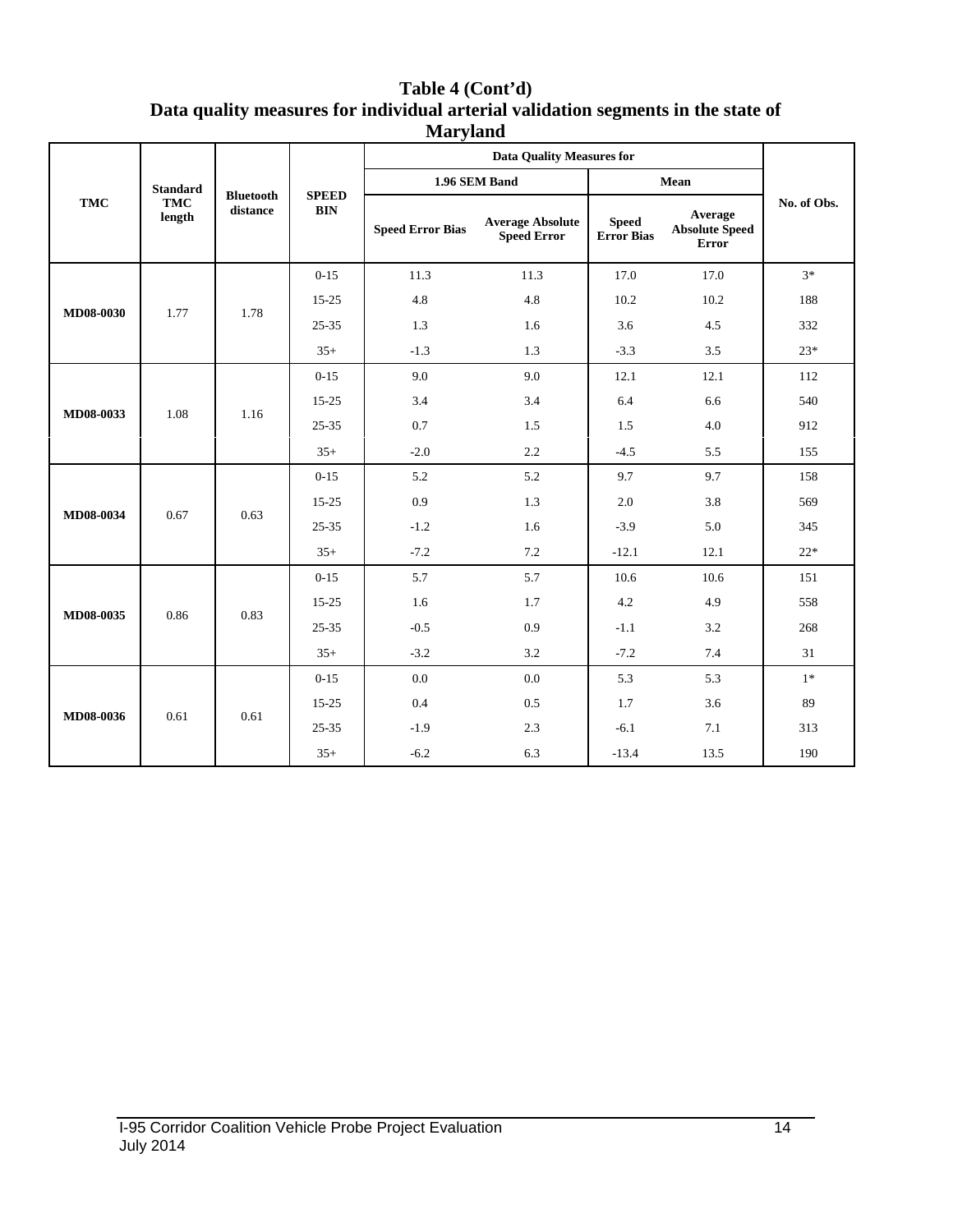#### **Table 5 Observations meeting data quality criteria for individual arterial validation segments in the state of Maryland**

|                  | <b>Standard</b><br><b>TMC</b><br>length | <b>Bluetooth</b><br>distance | <b>SPEED</b><br><b>BIN</b> | <b>Data Quality Measures for</b> |                                                  |                                   |                                                  |                |
|------------------|-----------------------------------------|------------------------------|----------------------------|----------------------------------|--------------------------------------------------|-----------------------------------|--------------------------------------------------|----------------|
| TMC              |                                         |                              |                            | 1.96 SEM Band                    |                                                  | Mean                              |                                                  |                |
|                  |                                         |                              |                            | <b>Speed Error Bias</b>          | Average<br><b>Absolute Speed</b><br><b>Error</b> | <b>Speed</b><br><b>Error Bias</b> | Average<br><b>Absolute Speed</b><br><b>Error</b> | No. of<br>Obs. |
|                  |                                         |                              | $0 - 15$                   | 5.2                              | 5.2                                              | 6.7                               | 6.7                                              | $1\ast$        |
|                  |                                         |                              | $15 - 25$                  | 0.3                              | 0.4                                              | 1.2                               | 2.9                                              | 115            |
| MD08-0001        | 0.61                                    | 0.61                         | $25 - 35$                  | $-1.4$                           | 1.5                                              | $-5.9$                            | 6.3                                              | 363            |
|                  |                                         |                              | $35+$                      | $-5.7$                           | 5.7                                              | $-13.9$                           | 13.9                                             | 126            |
|                  |                                         |                              | $0 - 15$                   | 5.6                              | 5.6                                              | 10.1                              | 10.1                                             | 122            |
|                  |                                         |                              | $15 - 25$                  | 1.7                              | 1.8                                              | 3.9                               | 4.4                                              | 674            |
| MD08-0002        | 0.86                                    | 0.83                         | $25 - 35$                  | $-0.6$                           | $0.7\,$                                          | $-2.1$                            | 3.1                                              | 210            |
|                  |                                         |                              | $35+$                      | $-5.0$                           | 5.0                                              | $-10.1$                           | 10.1                                             | $13*$          |
|                  |                                         |                              | $0 - 15$                   | 4.9                              | 4.9                                              | 7.8                               | 7.9                                              | 338            |
|                  |                                         | 0.63                         | $15 - 25$                  | 1.3                              | 1.7                                              | 3.1                               | 4.8                                              | 679            |
| MD08-0003        | 0.62                                    |                              | 25-35                      | $-1.1$                           | 1.3                                              | $-2.5$                            | 4.9                                              | 93             |
|                  |                                         |                              | $35+$                      | $-9.6$                           | 9.6                                              | $-14.7$                           | 14.7                                             | $4*$           |
|                  | 1.13                                    | 1.16                         | $0 - 15$                   | 5.3                              | 5.3                                              | 11.4                              | 11.4                                             | 42             |
| MD08-0004        |                                         |                              | $15 - 25$                  | 1.5                              | 1.5                                              | 4.5                               | 4.8                                              | 458            |
|                  |                                         |                              | 25-35                      | $-0.1$                           | $0.7\,$                                          | $-1.3$                            | 3.6                                              | 871            |
|                  |                                         |                              | $35+$                      | $-3.6$                           | 3.7                                              | $-7.5$                            | 7.9                                              | 222            |
|                  | 1.77                                    | 1.78                         | $0 - 15$                   | $\overline{\phantom{a}}$         | $\overline{\phantom{a}}$                         | $\blacksquare$                    | $\overline{\phantom{a}}$                         | $\blacksquare$ |
| MD08-0007        |                                         |                              | $15 - 25$                  | 2.5                              | 2.5                                              | 8.6                               | 8.6                                              | 39             |
|                  |                                         |                              | $25 - 35$                  | 0.3                              | 0.7                                              | 1.0                               | 2.8                                              | 453            |
|                  |                                         |                              | $35+$                      | $-2.0$                           | 2.1                                              | $-4.5$                            | 4.8                                              | 110            |
|                  | 1.29                                    | 1.33                         | $0 - 15$                   | $\sim$                           | $\mathcal{L}_{\mathcal{A}}$                      | $\overline{\phantom{a}}$          | $\sim$                                           | $\blacksquare$ |
|                  |                                         |                              | $15 - 25$                  | 1.9                              | 2.0                                              | 6.3                               | 6.6                                              | 33             |
| <b>MD08-0008</b> |                                         |                              | $25 - 35$                  | $-0.1$                           | 0.6                                              | 0.1                               | 2.9                                              | 213            |
|                  |                                         |                              | $35+$                      | $-2.9$                           | 2.9                                              | $-6.7$                            | 6.8                                              | 107            |
|                  | 0.64                                    | 0.64                         | $0 - 15$                   | $\sim$                           | $\sigma_{\rm{eff}}$                              | $\sim$                            | $\sim$                                           | $\sim$         |
| MD08-0009        |                                         |                              | 15-25                      | $-0.5$                           | $0.7\,$                                          | 5.0                               | 6.8                                              | $8*$           |
|                  |                                         |                              | $25 - 35$                  | $0.0\,$                          | 0.3                                              | $-0.1$                            | 2.8                                              | 241            |
|                  |                                         |                              | $35+$                      | $-3.3$                           | 3.3                                              | $-8.9$                            | 9.0                                              | 642            |
| MD08-0010        | 0.49                                    | $0.5\,$                      | $0 - 15$                   | 14.8                             | 14.8                                             | 18.9                              | 18.9                                             | $2*$           |
|                  |                                         |                              | $15 - 25$                  | $2.5\,$                          | 2.5                                              | 7.6                               | 7.6                                              | 53             |
|                  |                                         |                              | $25 - 35$                  | $-0.1$                           | 0.6                                              | 0.3                               | 3.0                                              | 411            |
|                  |                                         |                              | $35+$                      | $-2.9$                           | $3.0\,$                                          | $-6.9$                            | $7.1\,$                                          | 137            |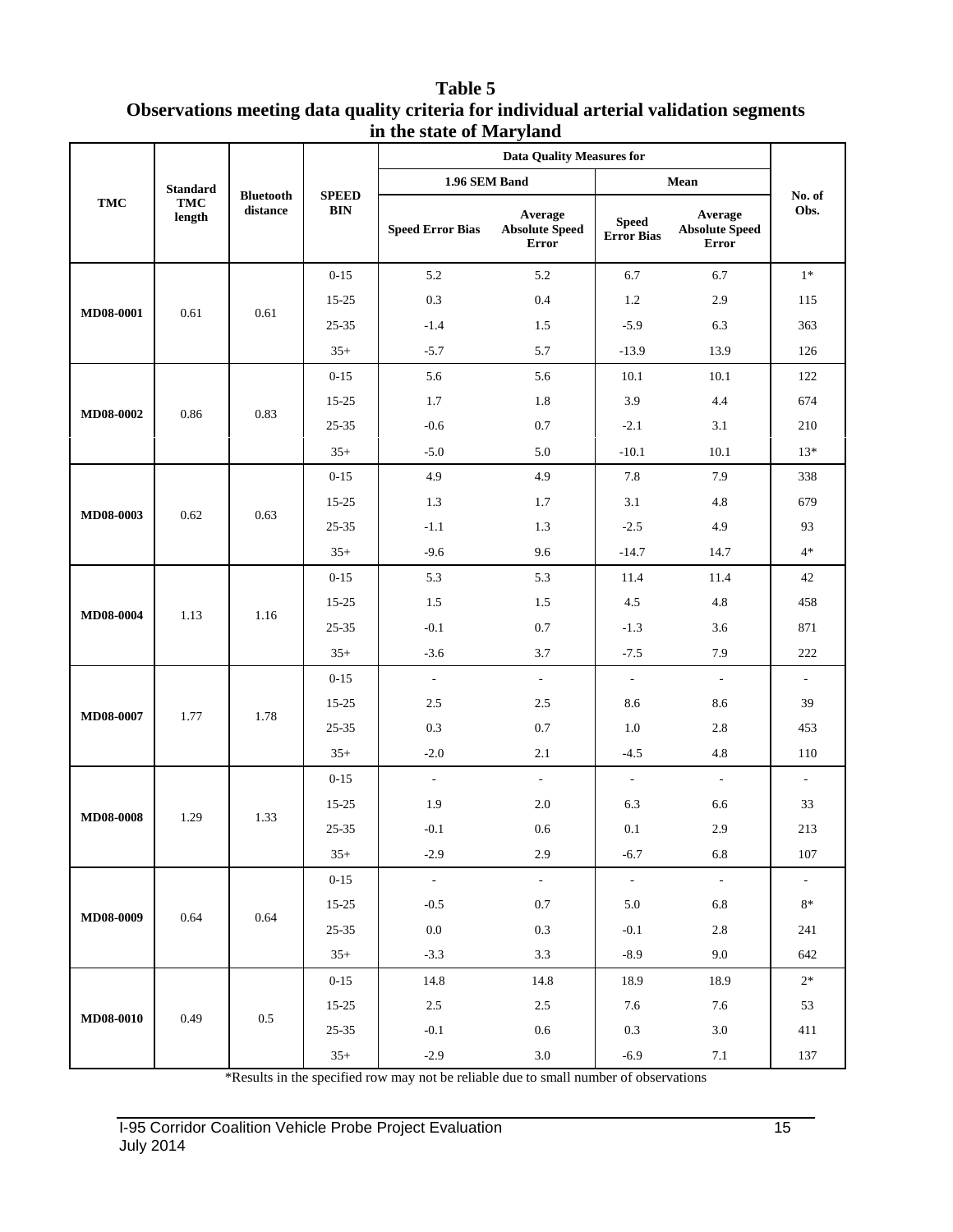|            | <b>Standard</b><br><b>TMC</b><br>length | <b>Bluetooth</b><br>distance | <b>SPEED</b><br><b>BIN</b> | <b>Data Quality Measures for</b>  |                                               |                                   |                                                  |                          |
|------------|-----------------------------------------|------------------------------|----------------------------|-----------------------------------|-----------------------------------------------|-----------------------------------|--------------------------------------------------|--------------------------|
| <b>TMC</b> |                                         |                              |                            | 1.96 SEM Band                     |                                               | Mean                              |                                                  |                          |
|            |                                         |                              |                            | <b>Speed Error</b><br><b>Bias</b> | <b>Average Absolute</b><br><b>Speed Error</b> | <b>Speed</b><br><b>Error Bias</b> | Average<br><b>Absolute Speed</b><br><b>Error</b> | No. of<br>Obs.           |
|            |                                         |                              | $0 - 15$                   | 6.8                               | 7.5                                           | 9.4                               | 10.7                                             | $14*$                    |
|            |                                         | 0.51                         | $15 - 25$                  | 1.0                               | 1.6                                           | 3.5                               | 4.6                                              | 94                       |
| MD08-0011  | 0.50                                    |                              | $25 - 35$                  | $-1.0$                            | 1.0                                           | $-3.3$                            | 4.0                                              | 383                      |
|            |                                         |                              | $35+$                      | $-3.4$                            | 3.4                                           | $-10.9$                           | 10.9                                             | 107                      |
|            |                                         |                              | $0 - 15$                   | 13.3                              | 13.3                                          | 20.6                              | 20.6                                             | $1*$                     |
|            |                                         | 0.76                         | $15 - 25$                  | 5.4                               | 5.4                                           | 11.3                              | 11.3                                             | 33                       |
| MD08-0012  | 0.77                                    |                              | 25-35                      | 1.9                               | 2.4                                           | 5.5                               | 6.3                                              | 35                       |
|            |                                         |                              | $35+$                      | 0.0                               | 0.0                                           | $-0.4$                            | 0.4                                              | $1*$                     |
|            | 0.89                                    | 0.89                         | $0 - 15$                   | 16.1                              | 16.1                                          | 17.9                              | 17.9                                             | $21*$                    |
|            |                                         |                              | $15 - 25$                  | 8.4                               | 8.4                                           | 9.7                               | 10.9                                             | $19*$                    |
| MD08-0013  |                                         |                              | $25 - 35$                  | 6.2                               | 6.2                                           | 15.2                              | 15.2                                             | $9*$                     |
|            |                                         |                              | $35+$                      | $-4.8$                            | 4.9                                           | $-10.5$                           | 11.0                                             | 1581                     |
|            | 2.39                                    | 2.44                         | $0 - 15$                   | $\mathbb{Z}^2$                    | $\omega$                                      | $\mathcal{L}^{\pm}$               | $\omega$                                         | $\blacksquare$           |
|            |                                         |                              | 15-25                      | 26.8                              | 26.8                                          | 28.7                              | 28.7                                             | $2*$                     |
| MD08-0014  |                                         |                              | $25 - 35$                  | 3.2                               | 3.2                                           | 16.9                              | 17.0                                             | $23*$                    |
|            |                                         |                              | $35+$                      | $-1.4$                            | 1.9                                           | $-2.5$                            | 4.6                                              | 1874                     |
|            | 1.98                                    | 1.94                         | $0 - 15$                   | 17.3                              | 17.3                                          | 19.4                              | 19.4                                             | 41                       |
|            |                                         |                              | $15 - 25$                  | 10.1                              | 10.2                                          | 13.8                              | 13.9                                             | 86                       |
| MD08-0015  |                                         |                              | $25 - 35$                  | 5.3                               | 5.8                                           | 11.0                              | 11.8                                             | 93                       |
|            |                                         |                              | $35+$                      | $-0.5$                            | 2.0                                           | $-0.8$                            | 4.5                                              | 1580                     |
|            | 2.54                                    | 2.58                         | $0 - 15$                   | $\overline{\phantom{a}}$          | $\overline{\phantom{a}}$                      | $\overline{\phantom{a}}$          | $\bar{\phantom{a}}$                              | ÷.                       |
|            |                                         |                              | 15-25                      | $\overline{\phantom{a}}$          | $\overline{a}$                                | $\overline{a}$                    | $\sim$                                           |                          |
| MD08-0017  |                                         |                              | 25-35                      | 2.2                               | 2.2                                           | 10.4                              | 10.4                                             | $6*$                     |
|            |                                         |                              | $35+$                      | $-4.9$                            | 5.1                                           | $-8.2$                            | 9.1                                              | 1747                     |
|            | 2.44                                    | 2.58                         | $0 - 15$                   | $\overline{\phantom{a}}$          | $\mathcal{L}_{\mathcal{A}}$                   | $\Box$                            | $\blacksquare$                                   | $\overline{\phantom{a}}$ |
| MD08-0020  |                                         |                              | 15-25                      | $\overline{\phantom{a}}$          | $\overline{\phantom{a}}$                      | $\overline{\phantom{a}}$          | $\blacksquare$                                   | $\overline{\phantom{a}}$ |
|            |                                         |                              | $25 - 35$                  | 13.2                              | 13.2                                          | 19.4                              | 19.4                                             | $13*$                    |
|            |                                         |                              | $35+$                      | $2.0\,$                           | $2.6\,$                                       | $4.8\,$                           | 6.8                                              | 1638                     |

#### **Table 5 (Cont'd) Observations meeting data quality criteria for individual arterial validation segments in the state of Maryland**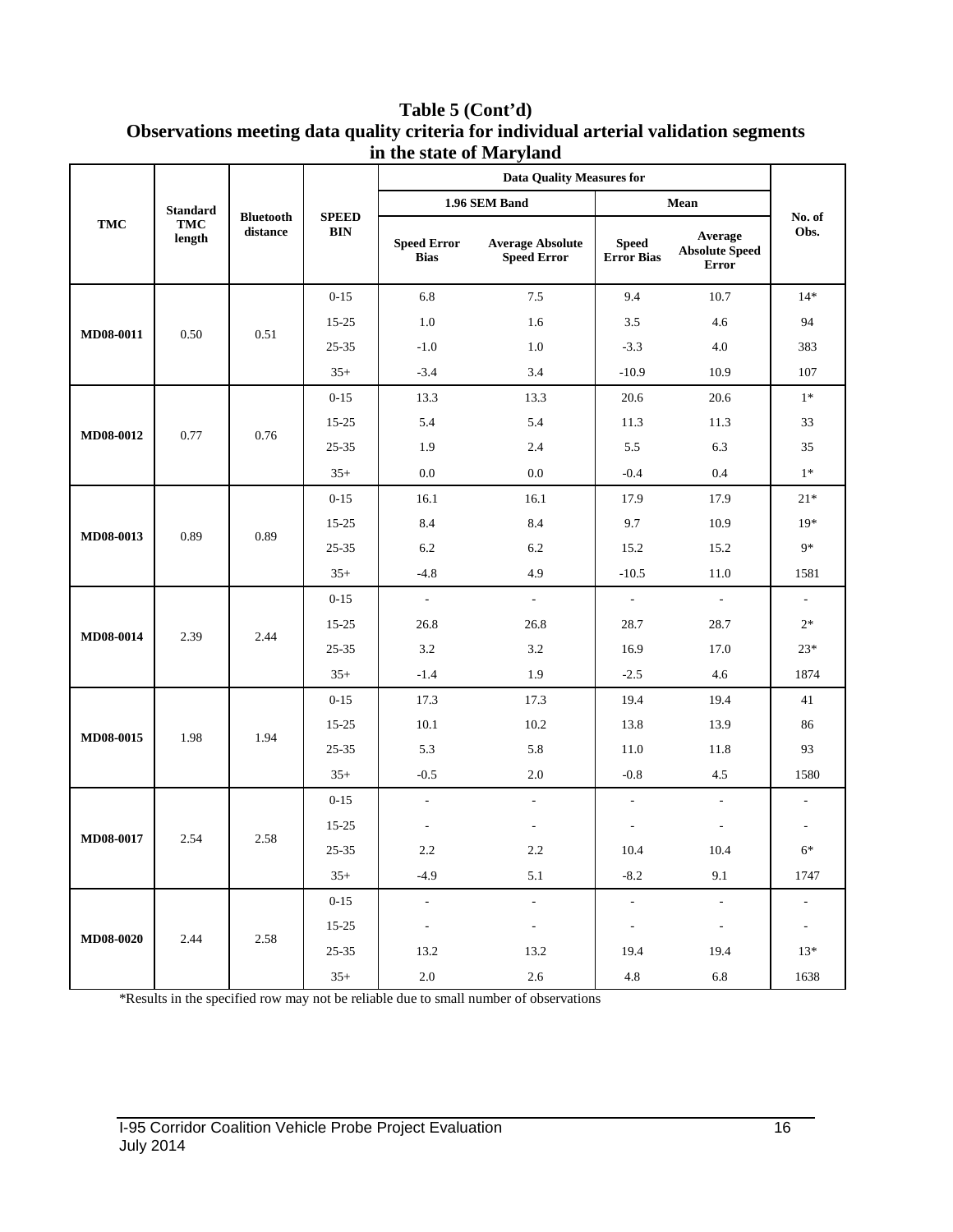#### **Table 5 (Cont'd) Observations meeting data quality criteria for individual arterial validation segments in the state of Maryland**

|                  | <b>Standard</b><br><b>TMC</b><br>length | <b>Bluetooth</b><br>distance | <b>SPEED</b><br><b>BIN</b> | <b>Data Quality Measures for</b> |                                           |                                   |                                                  |                             |
|------------------|-----------------------------------------|------------------------------|----------------------------|----------------------------------|-------------------------------------------|-----------------------------------|--------------------------------------------------|-----------------------------|
| TMC              |                                         |                              |                            | 1.96 SEM Band                    |                                           | Mean                              |                                                  |                             |
|                  |                                         |                              |                            | <b>Speed Error Bias</b>          | Average<br><b>Absolute Speed</b><br>Error | <b>Speed</b><br><b>Error Bias</b> | Average<br><b>Absolute Speed</b><br><b>Error</b> | No. of<br>Obs.              |
|                  |                                         |                              | $0 - 15$                   | $\sim$                           | $\mathcal{L}_{\mathcal{A}}$               | $\mathbb{L}$                      | $\mathcal{L}_{\mathcal{A}}$                      | $\overline{\phantom{a}}$    |
|                  |                                         |                              | $15 - 25$                  | 10.0                             | 10.0                                      | 11.8                              | 12.0                                             | 47                          |
| MD08-0022        | 1.99                                    | 1.94                         | $25 - 35$                  | 7.0                              | 8.1                                       | 11.9                              | 13.9                                             | 82                          |
|                  |                                         |                              | $35+$                      | $-0.1$                           | 2.1                                       | 0.3                               | 5.2                                              | 1735                        |
|                  |                                         |                              | $0 - 15$                   | $\overline{\phantom{a}}$         | $\overline{\phantom{a}}$                  | $\overline{\phantom{a}}$          | ÷.                                               | $\overline{\phantom{a}}$    |
|                  |                                         |                              | $15 - 25$                  | $\overline{\phantom{a}}$         | $\mathcal{L}_{\mathcal{A}}$               | $\overline{\phantom{a}}$          | $\overline{\phantom{a}}$                         | $\overline{\phantom{a}}$    |
| MD08-0023        | 2.39                                    | 2.44                         | $25 - 35$                  | 8.6                              | 8.6                                       | 10.9                              | 10.9                                             | $12*$                       |
|                  |                                         |                              | $35+$                      | $-1.0$                           | 1.9                                       | $-1.7$                            | 4.7                                              | 1879                        |
|                  |                                         | 0.89                         | $0 - 15$                   | $\overline{\phantom{a}}$         | $\overline{\phantom{a}}$                  | $\overline{\phantom{a}}$          | $\overline{\phantom{a}}$                         | L,                          |
|                  |                                         |                              | $15 - 25$                  |                                  |                                           |                                   |                                                  |                             |
| MD08-0024        | 0.91                                    |                              | 25-35                      | $\overline{a}$                   | $\overline{\phantom{a}}$                  | ٠                                 | $\overline{\phantom{a}}$                         |                             |
|                  |                                         |                              | $35+$                      | $-1.9$                           | 2.5                                       | $-4.9$                            | 7.6                                              | 1564                        |
|                  | 0.75                                    | 0.76                         | $0 - 15$                   | $\mathbb{Z}^2$                   | $\omega$                                  | $\overline{a}$                    | $\omega$                                         | $\mathcal{L}$               |
|                  |                                         |                              | $15 - 25$                  | 3.2                              | 3.2                                       | 9.5                               | 9.5                                              | $19*$                       |
| MD08-0025        |                                         |                              | 25-35                      | 0.6                              | 0.6                                       | 2.5                               | 3.4                                              | 31                          |
|                  |                                         |                              | $35+$                      | 0.0                              | 0.0                                       | $-2.1$                            | 2.1                                              | $3*$                        |
|                  | 0.50                                    |                              | $0 - 15$                   | 8.4                              | 8.4                                       | 11.0                              | 11.0                                             | $2^\ast$                    |
|                  |                                         |                              | $15 - 25$                  | 1.1                              | 1.3                                       | 3.8                               | 4.5                                              | 118                         |
| <b>MD08-0026</b> |                                         | 0.51                         | 25-35                      | $-0.6$                           | 0.6                                       | $-3.1$                            | 3.7                                              | 357                         |
|                  |                                         |                              | $35+$                      | $-2.7$                           | 2.7                                       | $-11.0$                           | 11.1                                             | 104                         |
|                  | 0.50                                    | 0.5                          | $0 - 15$                   | $\sim$                           | $\sim$                                    | $\mathcal{L}_{\mathcal{A}}$       | $\sim$                                           | $\mathcal{L}_{\mathcal{A}}$ |
| MD08-0027        |                                         |                              | $15 - 25$                  | 0.2                              | 0.4                                       | 2.9                               | 3.5                                              | 37                          |
|                  |                                         |                              | 25-35                      | $-1.1$                           | 1.2                                       | $-3.6$                            | 4.5                                              | 398                         |
|                  |                                         |                              | $35+$                      | $-4.9$                           | 4.9                                       | $-10.8$                           | 10.8                                             | 121                         |
|                  | 0.64                                    | 0.64                         | $0 - 15$                   | 7.0                              | 7.0                                       | 13.4                              | 13.4                                             | $1^\ast$                    |
| MD08-0028        |                                         |                              | $15 - 25$                  | 0.6                              | $0.8\,$                                   | 2.5                               | 3.9                                              | 106                         |
|                  |                                         |                              | $25 - 35$                  | $\text{-}1.1$                    | 1.3                                       | $-3.9$                            | $5.0\,$                                          | 551                         |
|                  |                                         |                              | $35+$                      | $-5.8$                           | 5.8                                       | $-11.7$                           | 11.7                                             | $217\,$                     |
| MD08-0029        | 1.29                                    | 1.33                         | $0 - 15$                   | $\omega$                         | $\omega_{\rm c}$                          | $\omega$                          | $\overline{\phantom{a}}$                         | $\overline{\phantom{a}}$    |
|                  |                                         |                              | $15 - 25$                  | 6.6                              | 6.6                                       | 9.6                               | 9.6                                              | $2^\ast$                    |
|                  |                                         |                              | $25 - 35$                  | $-0.6$                           | 1.2                                       | $-1.4$                            | $3.2\,$                                          | 149                         |
|                  |                                         |                              | $35+$                      | $-2.7$                           | $2.8\,$                                   | $-5.3$                            | 5.8                                              | 111                         |